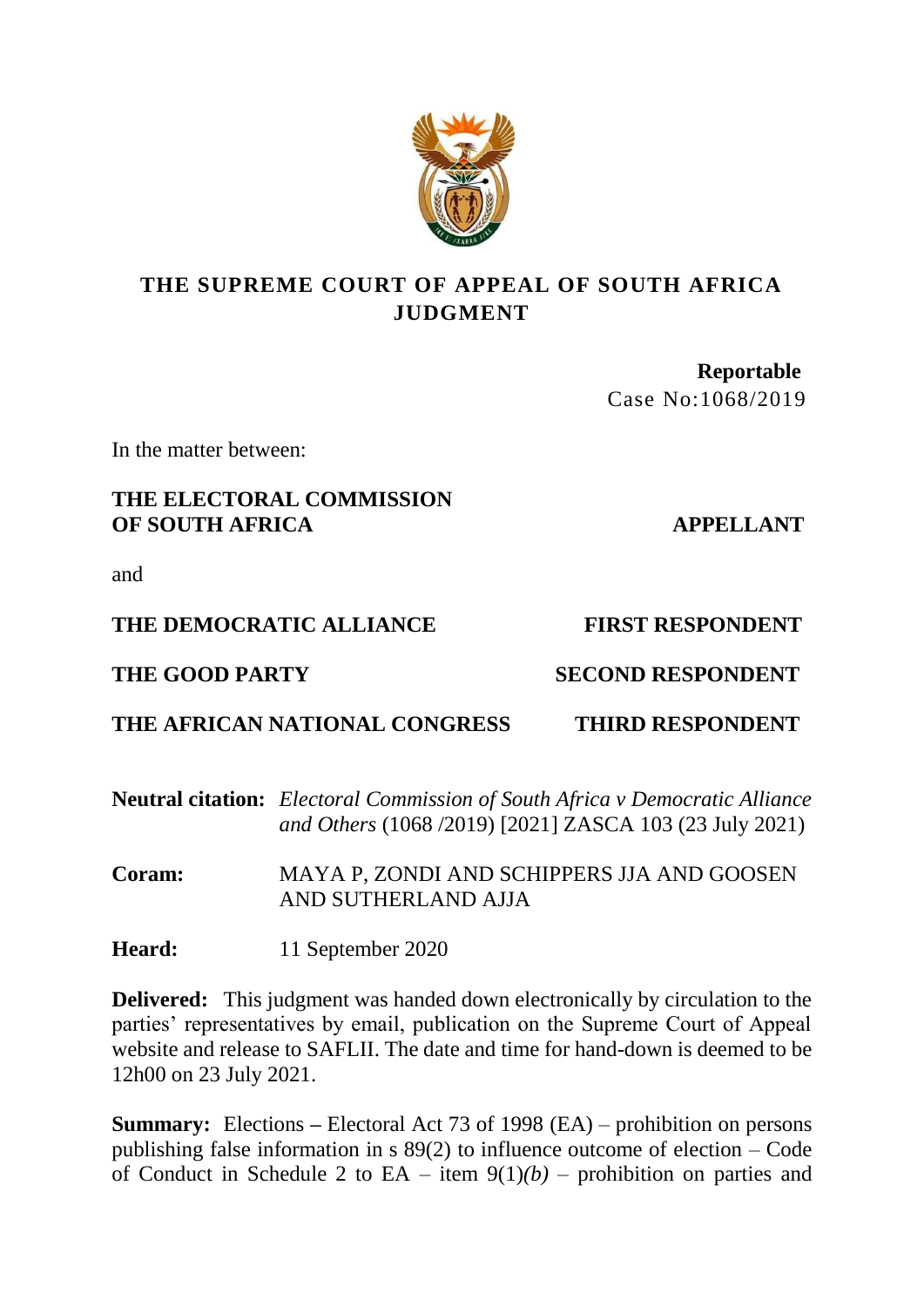candidates publishing false or defamatory allegations – Electoral Commission Act 51 of 1996 (ECA) – powers of the Electoral Commission – s  $5(1)(o)$  of ECA – limited to adjudication of disputes of administrative nature – alleged contravention of Code – member of political party fired – not a dispute of administrative nature – Electoral Commission has no jurisdiction to determine a complaint of a contravention of Code or to impose a remedy therefor.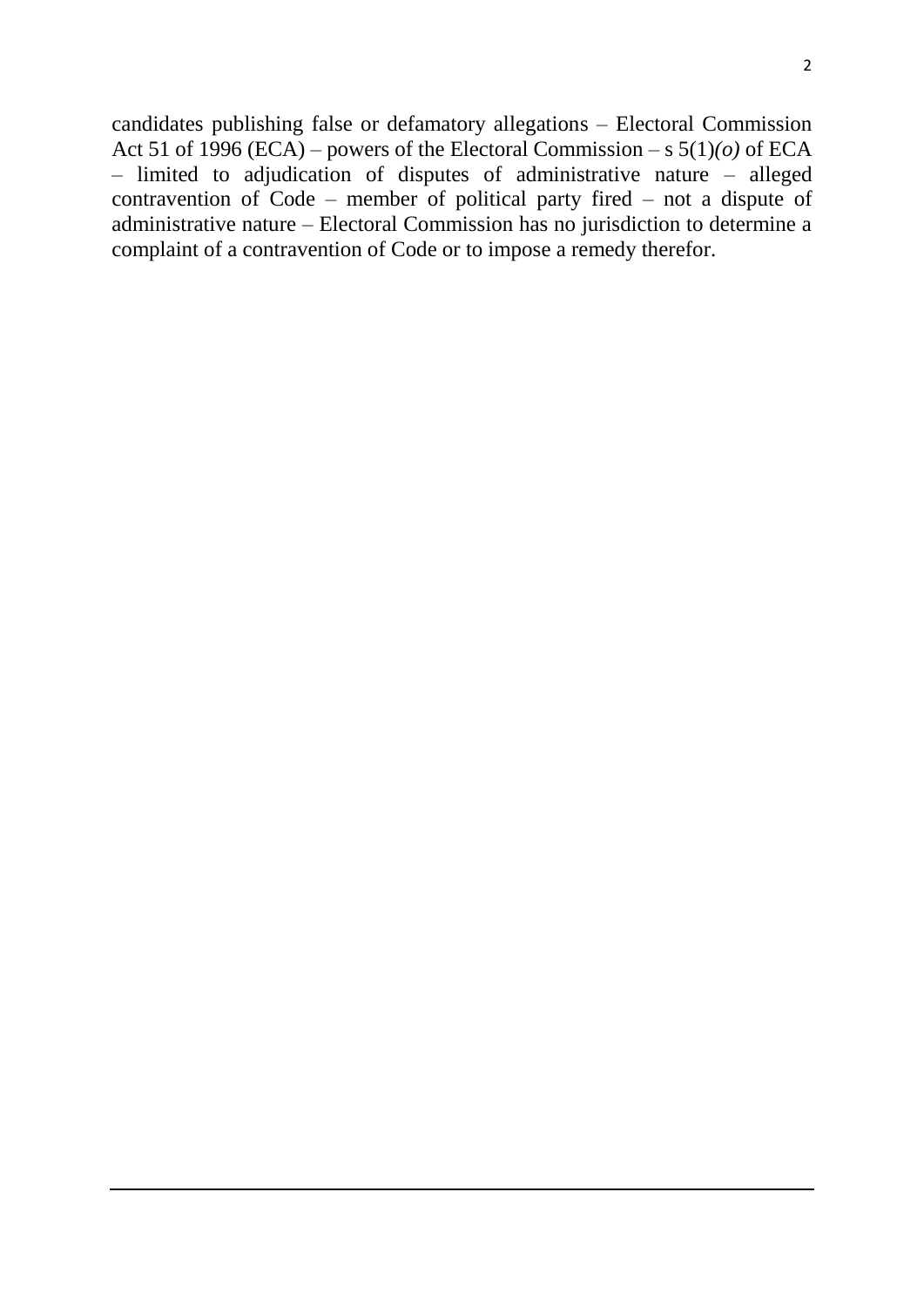## **ORDER**

**On appeal from:** The Electoral Court of South Africa, Johannesburg, Wepener J (Mbha JA, Lamont J and S Pather (member) concurring):

The appeal is dismissed.

#### **JUDGMENT**

**Schippers JA (Maya P, Zondi JA and Sutherland and Goosen AJJA concurring):**

[1] The central issue raised by this appeal, which is with the leave of the Electoral Court, concerns the powers of the appellant, the Electoral Commission of South Africa (the Commission). More specifically, it is whether the Commission is empowered to make a finding that a provision of the Code of Conduct (the Code) contained in Schedule 2 to the Electoral Act 73 of 1998 (the Electoral Act), has been contravened and to impose a sanction for the contravention.

[2] The matter arises from a complaint lodged with the Commission on 2 March 2019 by the second respondent, the Good Party, that the first respondent, the Democratic Alliance (DA), had contravened s 89(2) of the Electoral Act and item 9(1)*(b)* of the Code in the run up to the national and provincial elections held on 8 May 2019. The Good Party alleged that the DA had published false information with the intention of influencing the outcome of an election, and false and defamatory allegations concerning its leader, Ms Patricia De Lille.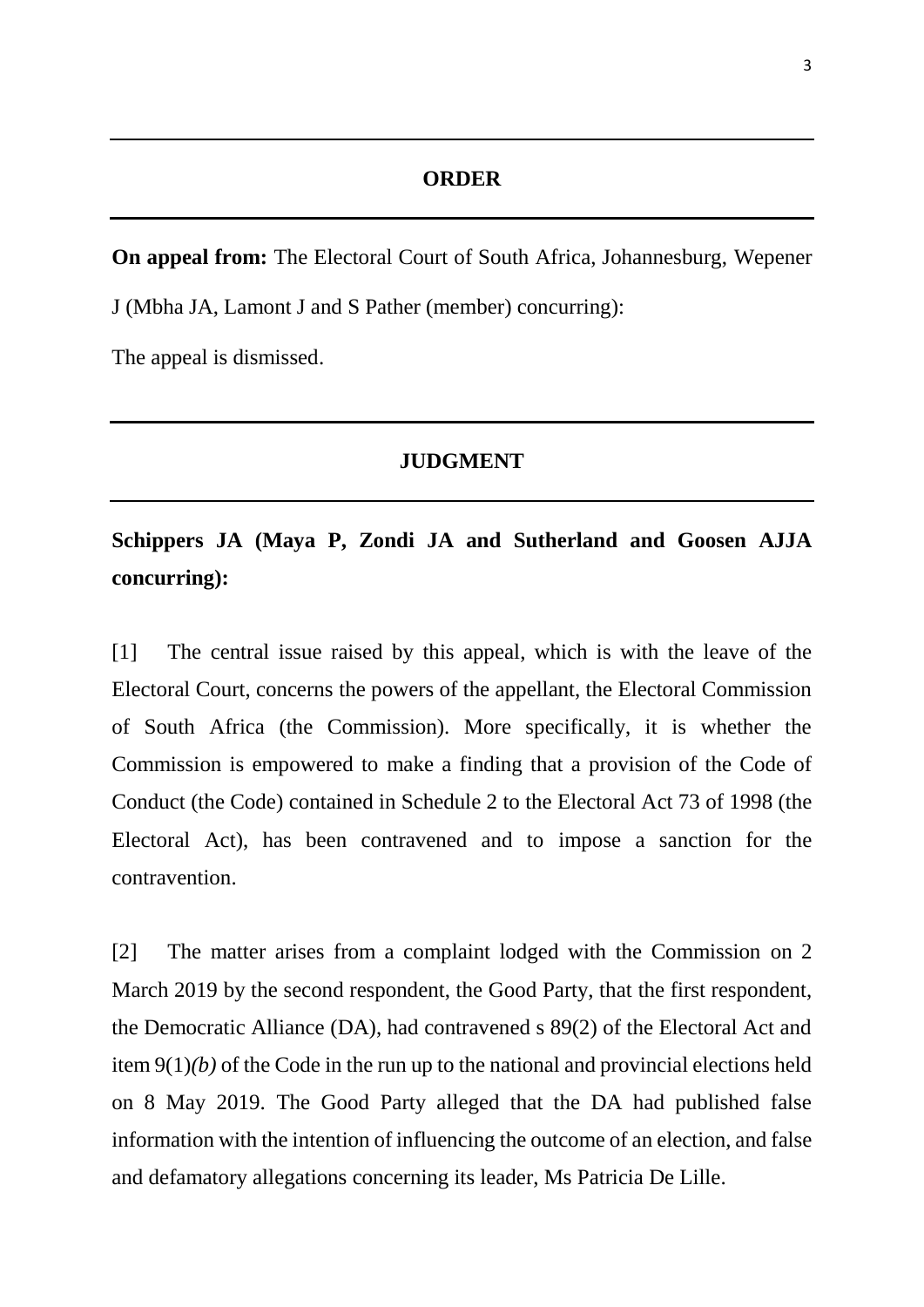[3] The third respondent, the African National Congress (ANC), is not a party to the appeal. It had been joined as a party in an application launched by the DA in the Electoral Court, to review and set aside the Commission's decision on the Good Party's complaint, as well as its decision not to investigate a complaint by the DA against the ANC, lodged on 24 March 2019. The DA alleged that the ANC had falsely stated that the DA had 'made a profit of R1 billion' from water tariffs in the City of Cape Town, which was a contravention of item 9(1)*(b)* of the Code and s 94 of the Electoral Act. The Commission concluded that the DA's complaint 'can only be decided by a court of law as it will be best placed to make a determination on the alleged violation of the provisions of both the Electoral Act and the Code'. In its answering affidavit in the review application the Commission undertook to investigate the complaint against the ANC, which rendered the relief sought by the DA academic.

## **Facts**

. . .

[4] The basic facts are uncontroversial. It is common ground that Ms De Lille is a former member of the DA and that it had prepared a document entitled, '[t]he guidelines of the call-centre campaigners of the Democratic Alliance' (the guidelines), used by its party agents, call-centre operators and campaigners when canvassing for votes for the DA. The guidelines contained standard responses to questions raised by voters as to why they should vote for the DA and the reason for Ms De Lille's exit from the party.

[5] The guidelines, in relevant part, read: '[STANDARD RESPONSES TO BE USED] **"Why should I vote for the DA"**

4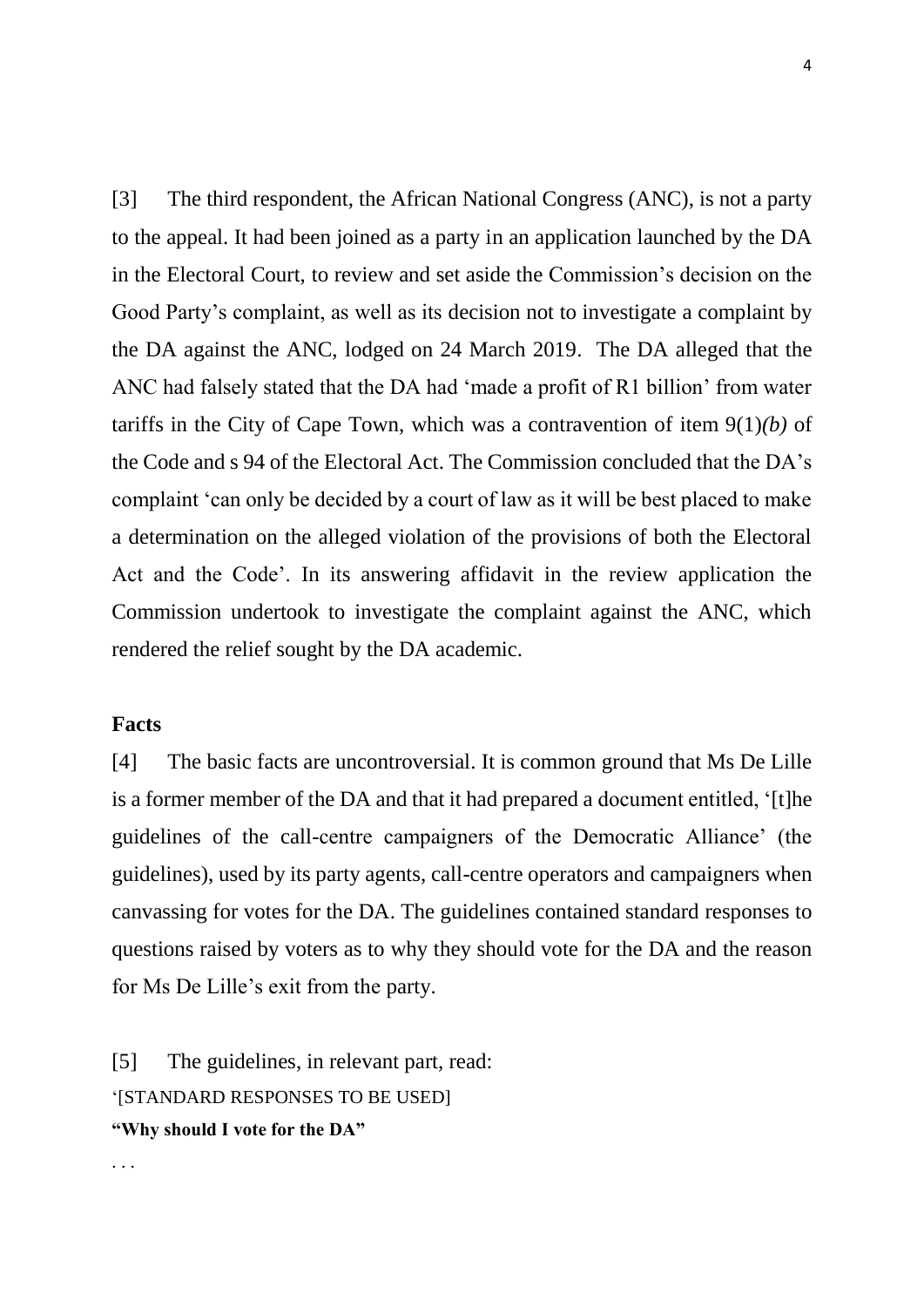#### **"Infighting / you fired PDL"**

We fired Patricia de Lille because she was involved in all sorts of wrongdoing in the City of Cape Town. The DA doesn't allow corruption, and we'll take action against anyone, even our own members.'

[6] In her letter of complaint dated 2 March 2019, Ms De Lille alleged that these statements were a contravention of s 89(2) of the Electoral Act, which proscribes the publication of false information with the intention of influencing the outcome of an election, and that they were also false and defamatory and a breach of item 9(1)*(b)* of the Code. She said:

'1. I was not fired by the DA. I resigned from the DA with effect from 31 October 2018. The DA attempted to "fire" me but their conduct, in so doing, was found to be unlawful and set aside by order of the Western Cape High Court.

2. I have not been involved in any wrongdoing nor has any court or any other appropriate forum found me guilty of any wrongdoing.

3. I am not corrupt, have not been involved in any corrupt activities, and have never been accused of, or found guilty of, any corrupt activities.'

In what follows, I refer to the words complained of and these allegations as 'the complaint'.

[7] The complaint was lodged, Ms De Lille said, because the DA's conduct interfered with the holding of free and fair elections, and undermined tolerance of democratic political activity, free political campaigning and open public debate. It had also caused immeasurable damage to her reputation, and was intended to undermine her candidacy and election prospects, and those of her party.

[8] On 29 March 2019 the DA responded to the complaint. Its response was essentially that the statements complained of did not 'threaten the mechanics of the conduct of the 2019 election', and did not violate s 89(2) of the Electoral Act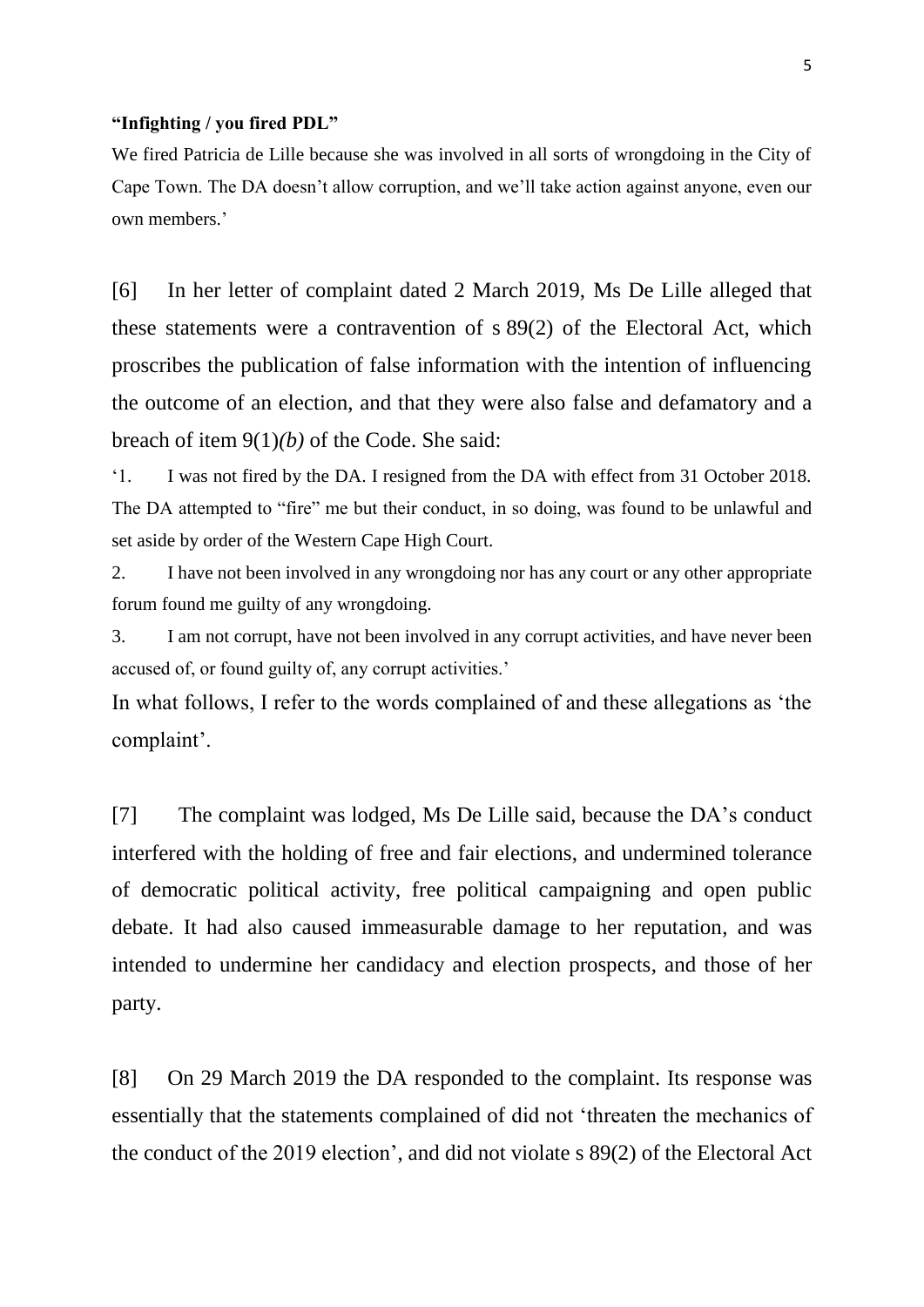or item 9(1)*(b)* of the Code. The statement that Ms De Lille 'was involved in all sorts of wrongdoing' was a comment based on notorious facts regarding Ms De Lille's tenure as Mayor of the City of Cape Town (the City).

[9] The facts concerning Ms De Lille's tenure as Mayor, in summary, were these. The DA had repeatedly tried to force Ms De Lille out of the mayoral seat and the party. Indeed, this is common ground. In late 2017 the DA brought disciplinary proceedings against her on charges of intimidation, criminality and misconduct. On 24 January 2018 the DA caucus in the City passed a motion of no confidence in Ms De Lille. This led to a motion of no confidence in the City Council. Ms De Lille survived the motion by one vote.

[10] On 8 April 2018 the DA amended its constitution by adding a clause to allow it to remove a member if he or she refused to resign after a caucus motion of no confidence. Subsequently, the DA invoked the new clause and demanded that Ms De Lille provide reasons why she should not be forced to resign. On 25 April 2018 the DA caucus again adopted a motion of no confidence in Ms De Lille.

[11] On 8 May 2018 the DA took a decision to expel Ms De Lille from the party, which would have resulted in the loss of her position as Mayor. However, she successfully challenged that decision in the Western Cape High Court.<sup>1</sup> In the course of those proceedings the City Council voted on 31 May 2018 to strip Ms De Lille of her executive powers.

[12] Another motion of no-confidence in Ms De Lille as Mayor was tabled for resolution on 26 July 2018. A day before the motion was going to be debated, the

<sup>&</sup>lt;sup>1</sup> The case is reported as *De Lille v Democratic Alliance* [2018] 3 All SA 684 (WCC).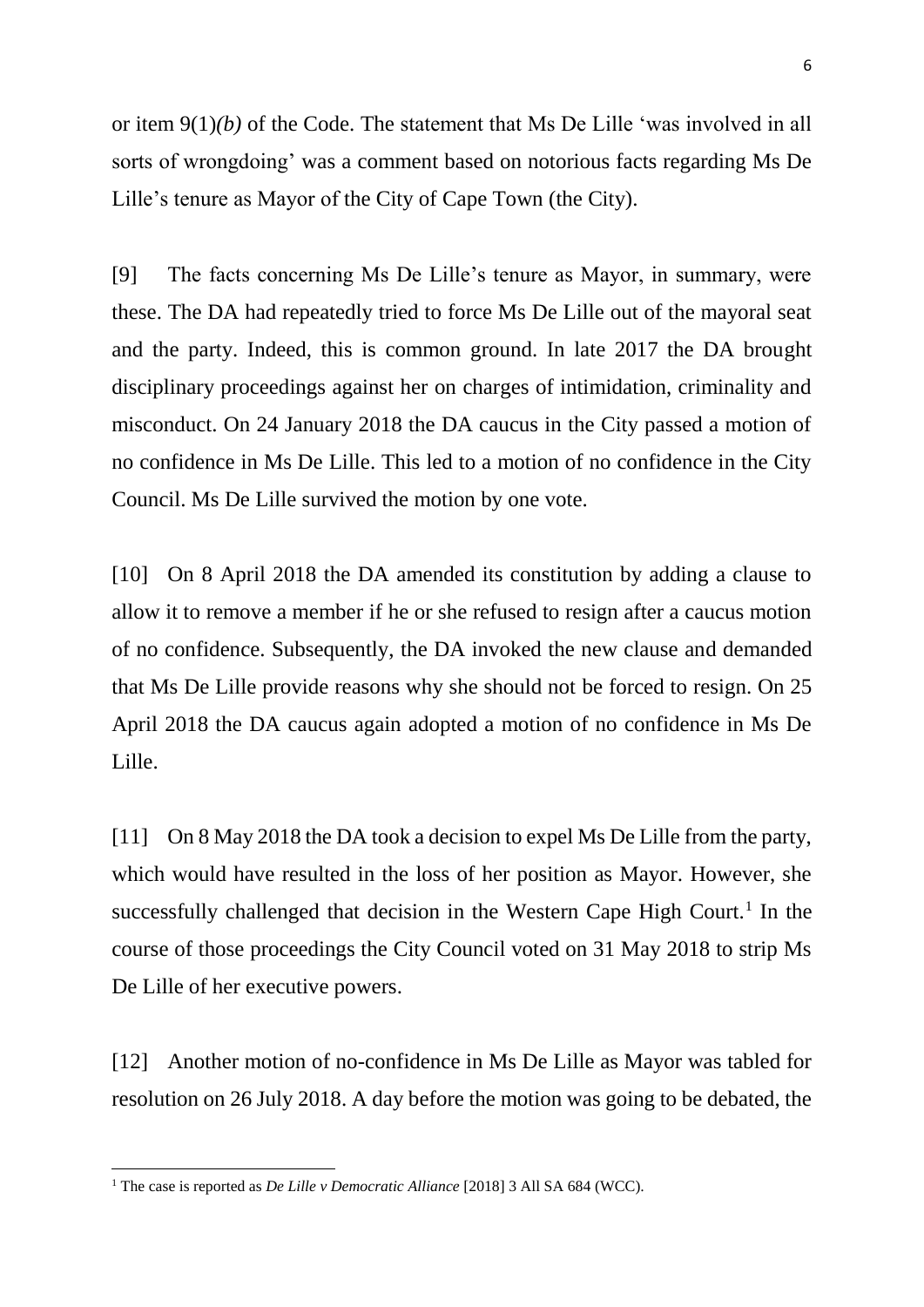7

DA and Ms De Lille entered into a settlement agreement in terms of which Ms De Lille agreed to resign as Mayor by 31 October 2018, which she did. In exchange for her resignation, the DA did not proceed with the pending disciplinary charges against her.

[13] By letter dated 15 April 2019, the Commission informed the parties of its decision on the complaint. It stated that the question as to whether s 89(2) of the Electoral Act had been contravened was 'a matter for the courts to decide'. It decided that the DA had contravened item 9(1)*(b)* of the Code, solely on the basis that the statement that Ms De Lille had been fired (the impugned statement), was false. The Commission said:

'With respect to the statement made by the DA that Ms De Lille was "fired", the Commission finds that the statement is false. This finding is based on the agreement concluded between the parties on 4 August 2018 and the resignation letter of Ms De Lille, dated 3 August 2018. Furthermore, the DA, in his own submissions, dated 20 March 2019 admitted that: "Ms De Lille resigned as Mayor in exchange for the DA dropping the disciplinary charges against her".'

[14] I interpose to say that on the facts, this conclusion was incorrect. The majority judgment in *DA v ANC* (Cameron J, Froneman J and Khampepe J) held that because s 89(2) of the Electoral Act and item 9(1)*(b)* of the Code limit the right to freedom of expression and impose severe penalties on those who breach them, in case of doubt they must be interpreted restrictively. Any ambivalence in them or uncertainty about their meaning, must be resolved 'against the risk of being penalised'.<sup>2</sup> In the New Shorter Oxford English Dictionary,<sup>3</sup> the word 'fired' is defined as including, 'Expel (a person) forcibly; dismiss, discharge'. Ms De Lille obviously was not an employee. So, a person to whom the impugned statement was published could never conclude that she had been discharged or

<sup>2</sup> *Id* paras 127-129 and 193.

<sup>3</sup> W R Trumble and A Stephenson *The New Shorter Oxford English Dictionary* 5 ed (2002) vol 1 at 963.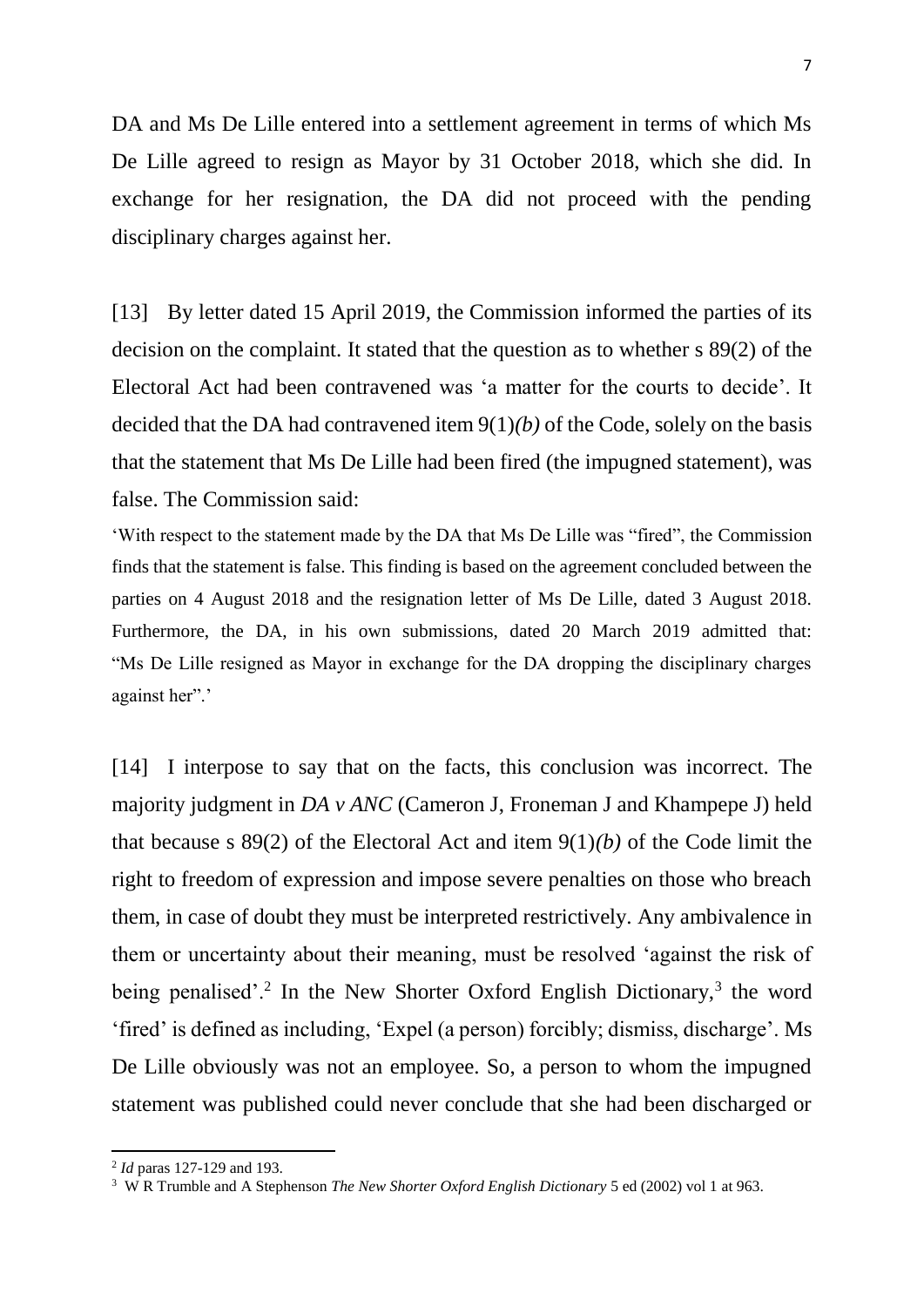dismissed in that sense. But what is clear, as a statement of fact, is that Ms De Lille was forcibly expelled from her position as Mayor and member of the DA. Stated differently, she had no real choice but to resign. If she had not, the DA would have proceeded with the disciplinary charges of intimidation, criminality and misconduct against her. Ms De Lille was forcibly expelled from or fired by the DA.

[15] The Commission found that the statements that Ms De Lille 'was involved in all sorts of wrongdoing in the City of Cape Town', and that 'the DA doesn't allow corruption', constituted opinion or comment. These allegations had to be verified and could not be said to be false. The DA had in fact charged Ms De Lille with corruption and wrongdoing, but the internal disciplinary proceedings brought against her were terminated because the charges had been withdrawn by the DA in exchange for her resignation.

[16] The Commission issued the following directions:

#### 'REMEDIES

(a) In light of the above-mentioned findings, the Commission has invoked item 7(c) of the Electoral Code of Conduct which provides that:

"Every registered party and every registered candidate must give effect to any lawful direction, instruction or order of the Commission or a member, employee, office of the Commission or the chief electoral officer."

Accordingly, the Commission directs the DA:

(b) to cease and desist from making any further false statements in relation to Ms De Lille being "fired" from the DA.'

(c) to issue a public apology for the false statement published in respect of Ms De Lille being "fired" within three (3) days of the receipt of this letter.'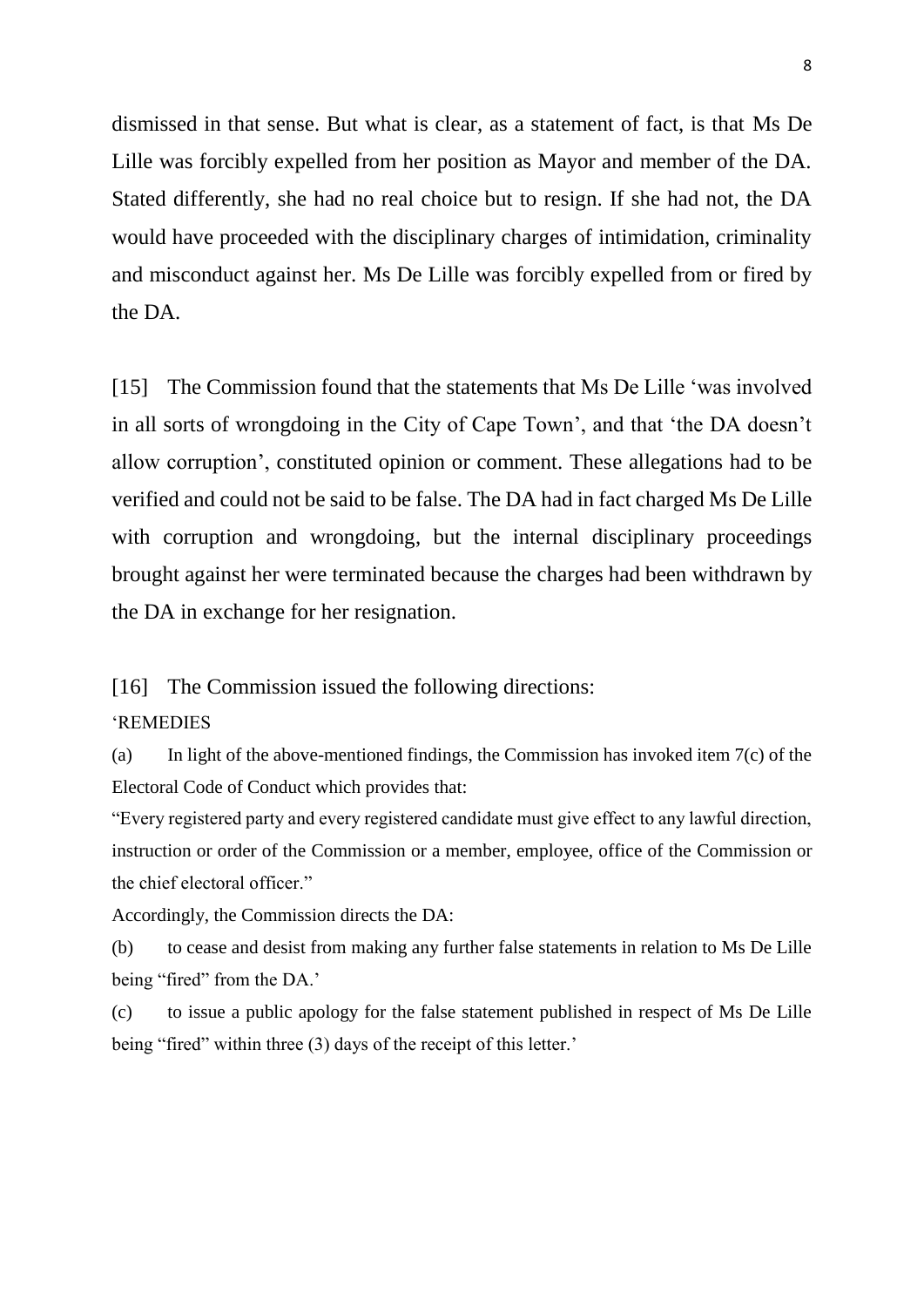[17] On 18 April 2019 the DA launched an application in the Electoral Court to review and set aside the Commission's decision that it had violated item 9(1)*(b)* of the Code, and its decision to grant the Good Party a remedy. The DA contended that the Commission's decision was unlawful because the impugned statement was 'both fair comment and factually true'. The term 'fired' meant that the DA 'got rid of', 'pushed out', 'removed' or 'dismissed' Ms De Lille. It was a general term used to indicate that the DA had forced her to resign as Mayor.

[18] The DA alleged that the impugned statement was a comment based on the facts relating to Ms De Lille's tenure as Mayor of the City of Cape Town, outlined above. The DA said that she had resigned 'in response to enormous pressure to do so from the DA and under threat of disciplinary sanction'.

[19] Concerning the powers of the Commission, the founding affidavit states that s 95(1) of the Electoral Act and item 7*(f)* of the Code, read together, authorises the Commission to conduct an investigation to establish whether s 89(2) or item 9(1)*(b)* of the Code has been violated and to make a finding in that regard. Section 95(1) empowers the chief electoral officer to institute civil proceedings before a court, including the Electoral Court, to enforce a provision of the Act or the Code. Item 7*(f)* of the Code requires every registered party and every candidate 'to co-operate in any investigation of the Commission'.

[20] The founding affidavit further states that the Commission 'may not, however, make a binding recommendation based on such a finding without approaching the Electoral Court', for the following reasons. It has no such power under the Electoral Act or the Code. When the Act grants the Commission the power to make a binding order without recourse to the Electoral Court, it does so expressly. In terms of the statutory framework, the power to enforce the Act or the Code lies with the courts. The Commission does not have the power to hand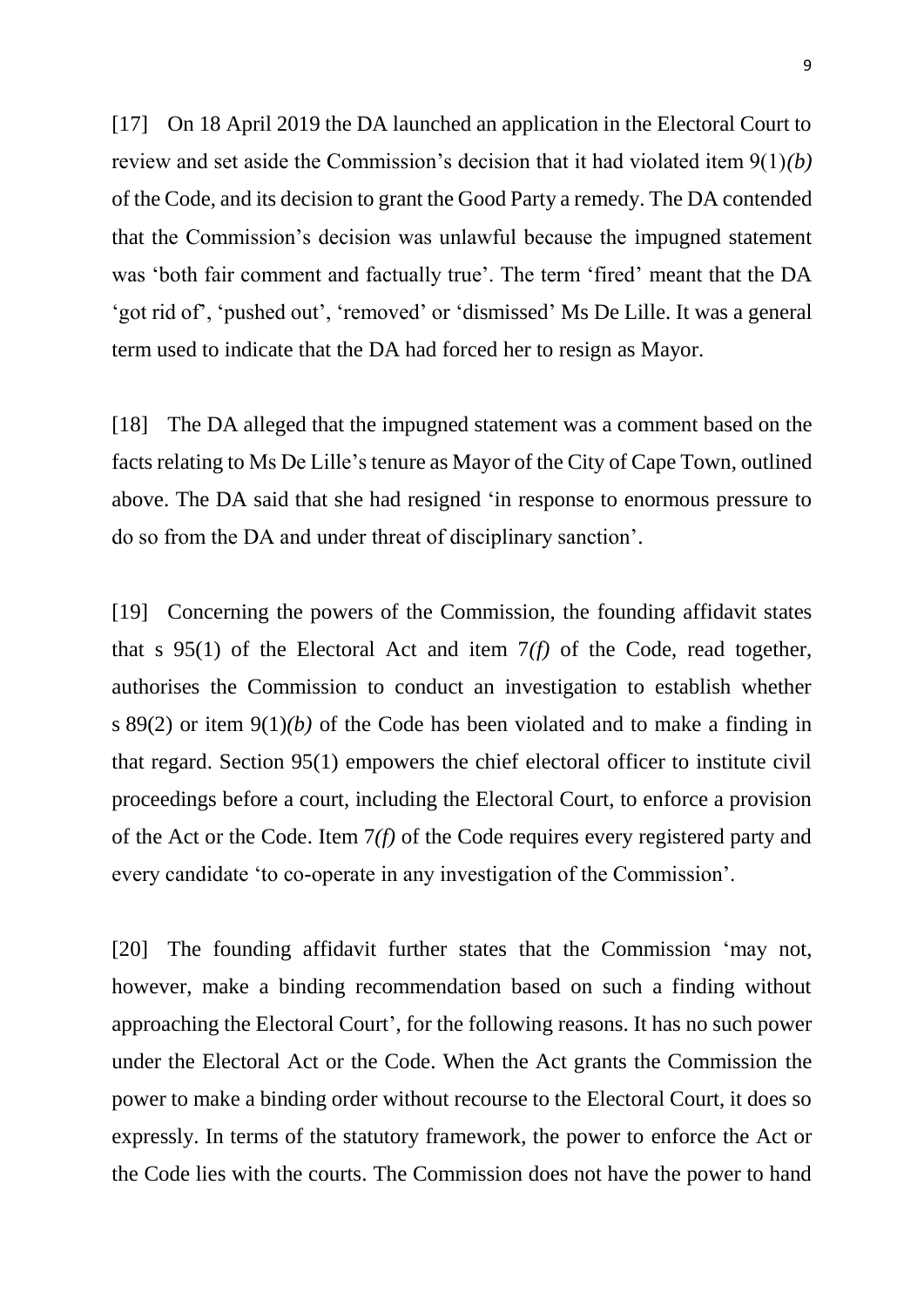down binding rulings, since such a power would undermine public perceptions of its independence. The Rules Regulating Electoral Disputes and Complaints about Infringements of the Electoral Code of Conduct and Determination of Courts having Jurisdiction (the Rules),<sup>4</sup> contain detailed provisions to ensure compliance with the *audi alteram partem* principle. And the scope of the Commission's power to issue binding directives must be interpreted restrictively.

[21] The Commission opposed the application but did not seek a costs order. The basis of its opposition was that the impugned statement was one of fact. It denied that the statement had to be understood 'broadly and metaphorically' as alleged by the DA. It claimed that the DA did not lay a proper basis for the conclusion that the statement was true. The Commission contended that it had the power to impose the relevant sanction, and that the separation of investigative and remedial powers between the Commission and the courts respectively, as submitted by the DA, was inconsistent with the scheme of the electoral legislation and regulations, designed to ensure the speedy resolution of complaints.

## **The Electoral Court's findings**

1

[22] The Commission relied on s 190 of the Constitution, s 5(1)*(o)* of the Electoral Commission Act 51 of 1996 (the ECA) and item 9(1)*(b)* of the Code as the source of its power for the decision that the DA had contravened the Code and the sanction imposed. The Electoral Court held that s 190 of the Constitution, which deals with the establishment and obligations of the Commission, 'does not create the power the Commission sought to use'. The court said that the power to adjudicate disputes arising from 'the organisation, administration or conducting of elections and which are of an administrative nature' envisaged in s 5(1)*(o)* of

<sup>4</sup> The 'Rules Regulating Electoral Disputes and Complaints about Infringements of the Electoral Code of Conduct in Schedule 2 of the Electoral Act, 1998 (Act No. 73 0F 1998) and Determination of Courts Having Jurisdiction, published under GN 2915, *GG*19572, 4 December 1998.'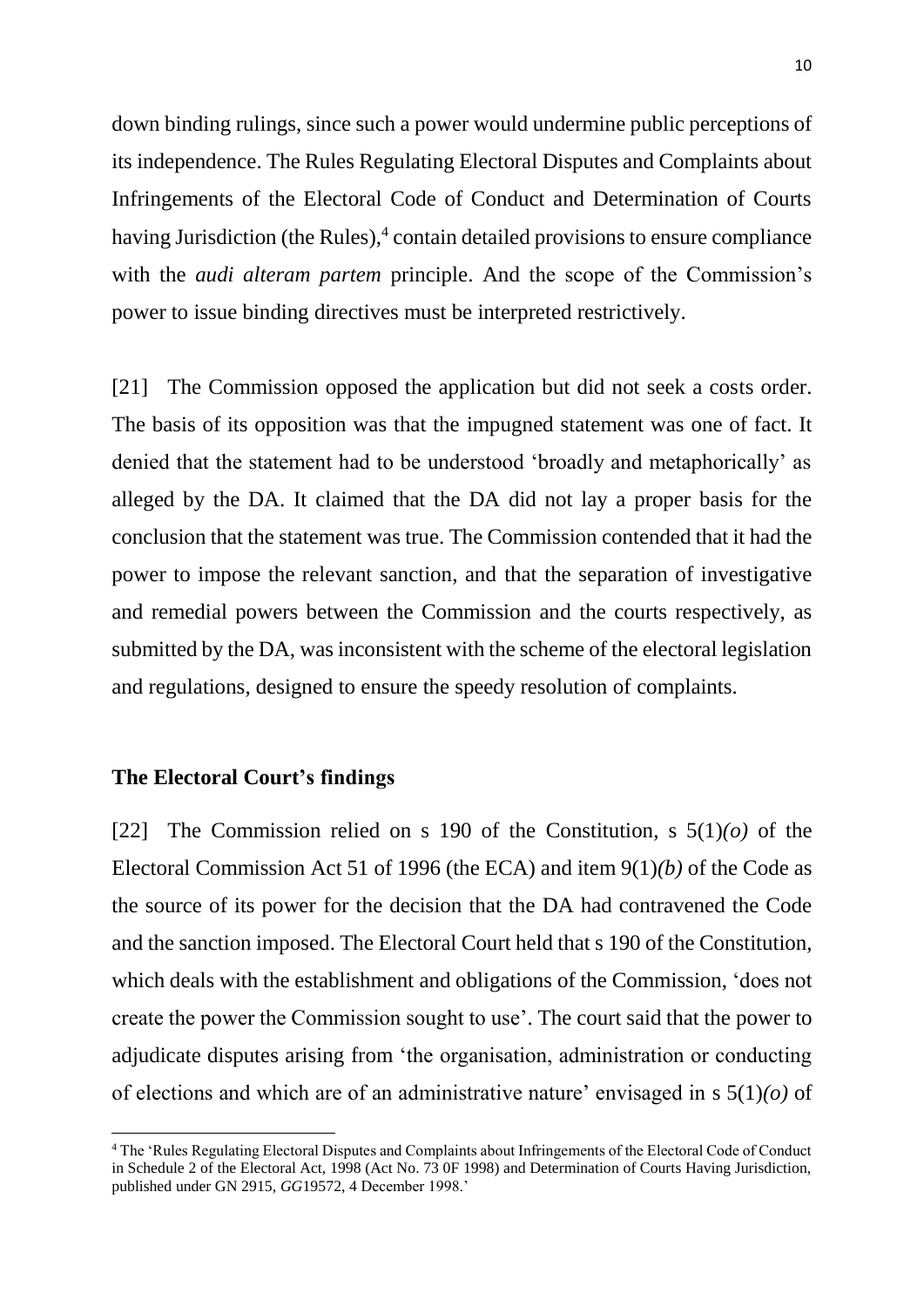the ECA, means that the Commission 'may adjudicate disputes regarding the mechanics of an election'. The Commission had no power to adjudicate an issue which was not administrative in nature. Neither the empowering statute nor the Code provide for any remedies that the Commission may enforce. This was a further indication that the Commission had no power to grant the remedies that it did.

[23] The court said that the impugned statement was one made by a political party against an individual and was within the realm of free speech. It referred to the majority judgment in *DA v ANC*<sup>5</sup>, in which it was held that the primary purpose of s  $89(2)(c)$  of the Electoral Act is 'to protect the mechanics of the conduct of an election'; that the prohibition on disseminating false information concerns 'election-related information'; and that the kind of false statements prohibited include those that 'intrude directly against the practical arrangements and successful operation of an election.' The court held that it did not matter whether the impugned statement was false, since item 9(1)*(b)* was 'not applicable as the statement does not impact on the mechanics or conduct of an election'.

[24] The court stated that where the Electoral Act empowered the Commission to decide an issue, it did so in specific terms. There is no express power conferred on the Commission to enforce item 9(1)*(b)*. This led to the conclusion that the Commission did not have such power. Consequently, the court concluded that decisions of the Commission were invalid and had to be set aside.

[25] The Electoral Court issued the following order:

**.** 

'1. The decision of the Commission that the statement made by the DA that Ms De Lille was "fired" was false, is reviewed and set aside.

<sup>5</sup> *Democratic Alliance v African National Congress and Another* [2015] ZACC 1; 2015 (2) SA 232 (CC) para 138.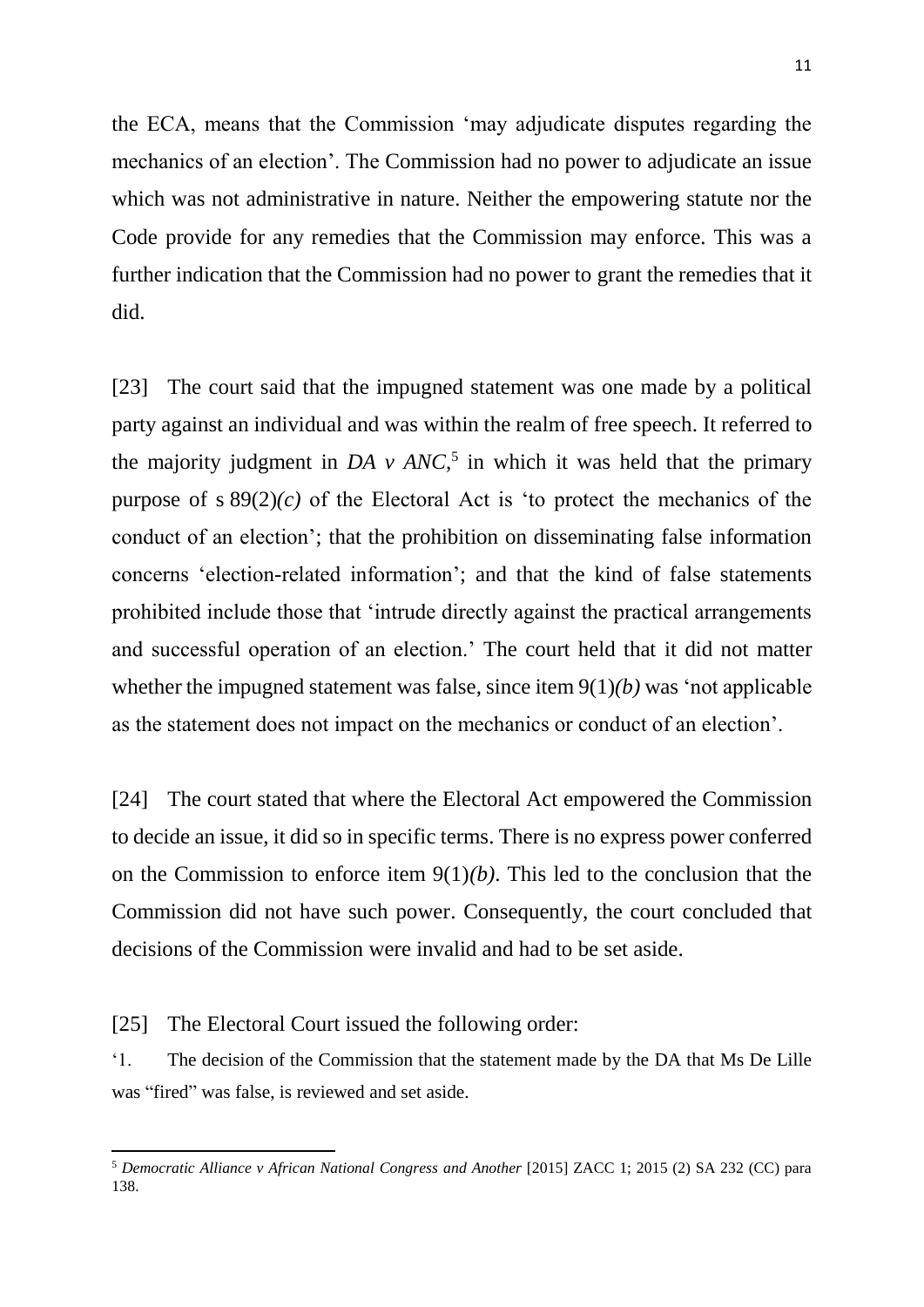2. The decision of the Commission that the applicant acted in violation of item 9(1)*(b)* of the Electoral Code of Conduct is reviewed and set aside.

3. The remedies imposed by the Commission consequent upon its aforesaid decisions are reviewed and set aside.

4. There is no order as to costs.'

## **The powers of the Commission**

[26] The source of the Code and the obligation of political parties to comply with it is the Electoral Act. What then does the Electoral Act say about breaches of the Code? The answer is that there are three provisions dealing specifically with contraventions of the Code. The most serious is s 97 of the Act, which renders a breach a criminal offence, subject to the substantial penalties set out in s 98. Then there are the administrative penalties provided under s 96 of the Electoral Act. These can be imposed by various courts, designated for that purpose by the Electoral Court under the mechanism for determining complaints of contraventions in terms of s 20(4) of the ECA, read with the Rules made by the Court. Finally, the Commission is empowered to try and conciliate a complaint of a breach of the Code under s 103A of the Electoral Act.

[27] Only the last of these vests specific powers in the Commission, and those are not powers of determining complaints and granting remedies. The chief electoral officer is entitled in terms of s 95 of the Electoral Act to institute civil proceedings before a court, including the Electoral Court, to enforce a provision of the Act. Although not expressly provided, it would also be open to the Commission to lay criminal charges arising out of contraventions of the Code. But none of these provisions empowered the Commission to act as it did in this case.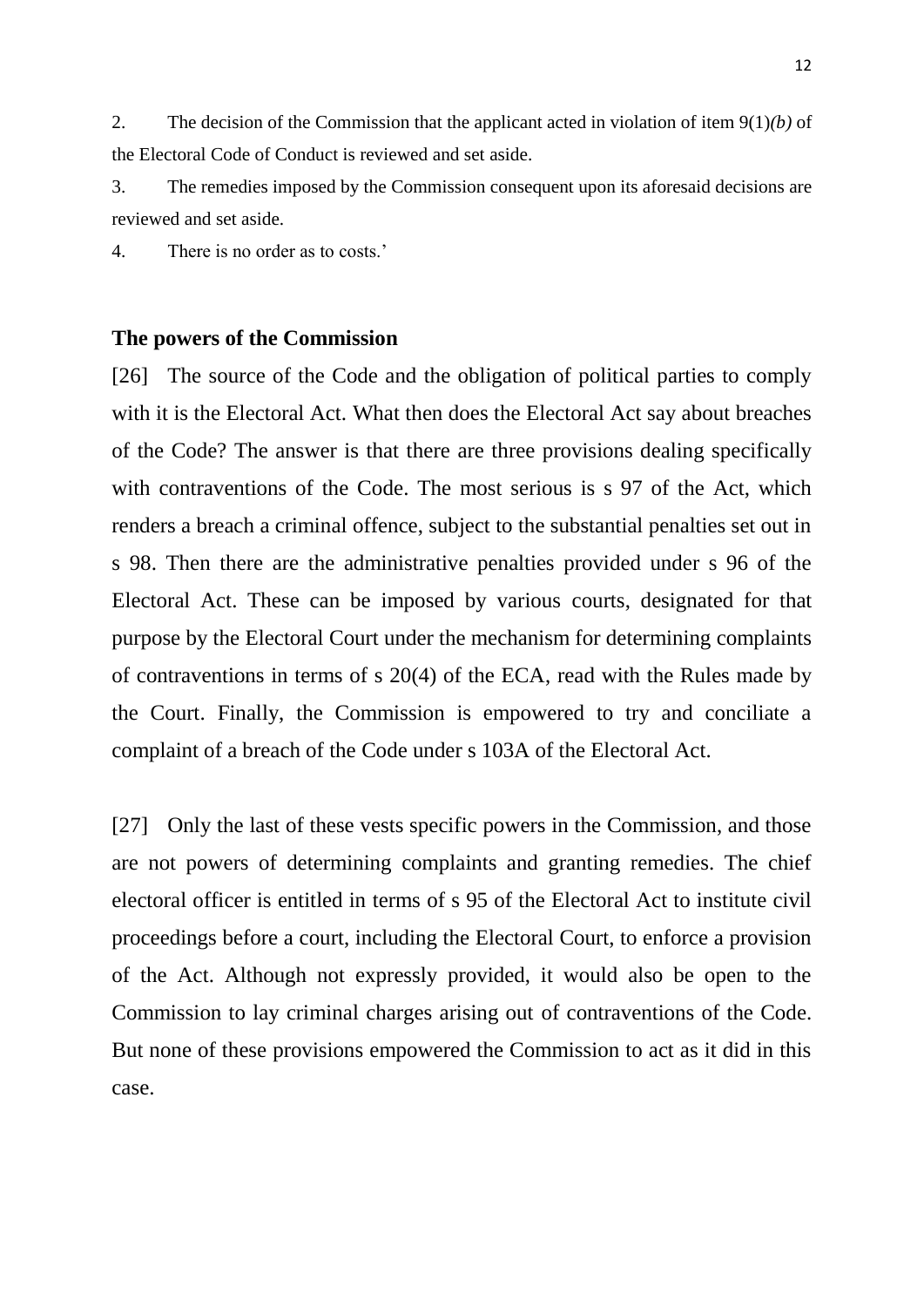[28] Counsel for the Commission submitted that s 190(1) and (2) of the Constitution, in terms of which the Commission is enjoined to manage elections and is granted additional powers prescribed by national legislation,<sup>6</sup> it had both the power to determine a complaint concerning a breach of the Code and to take remedial action in that regard. Alternatively, and at worst for the Commission, so it was submitted, it has the power to determine whether a complaint regarding a breach of the Code is well-founded.

[29] Counsel for the DA contended that on receiving a complaint, the Commission may investigate whether a party or candidate has contravened item 9(1)*(b)* of the Code. After an investigation, it is empowered to make a finding as to whether the Code has been contravened and to decide what further steps, if any, should be taken under the Electoral Act. The source of this power, it was argued, was the Commission's functions in s 5 of the ECA to ensure that elections are free and fair,<sup>7</sup> and to promote conditions conducive to free and fair elections,<sup>8</sup> s 95(1) of the Electoral Act and item 7*(f)* of the Code.

[30] The reliance on s 190(1) and (2) of the Constitution was misplaced for the simple reason that the Commission said it made its finding that the DA had contravened the Code, 'in the exercise of its administrative adjudicative powers' purportedly in s  $5(1)(o)$  of the ECA. When taking the remedial action, the Commission ostensibly acted in terms of item 7*(c)* of the Code. A decision deliberately and consciously taken under the wrong statutory provision cannot be

<sup>6</sup> Section 190 of the Constitution provides:

<sup>&#</sup>x27;(1) The Electoral Commission must–

*<sup>(</sup>a)* manage elections of national, provincial and municipal legislative bodies in accordance with national legislation;

*<sup>(</sup>b)* ensure that those elections are free and fair; and

*<sup>(</sup>c)* declare the results of those elections within a period that must be prescribed by national legislation and that is as short as reasonably possible.

<sup>(2)</sup> The Electoral Commission has the additional powers and functions prescribed by national legislation.'

<sup>&</sup>lt;sup>7</sup> Section  $5(1)(b)$  of the Electoral Commission Act (the ECA).

 $8$  Section  $5(1)(c)$  of the ECA.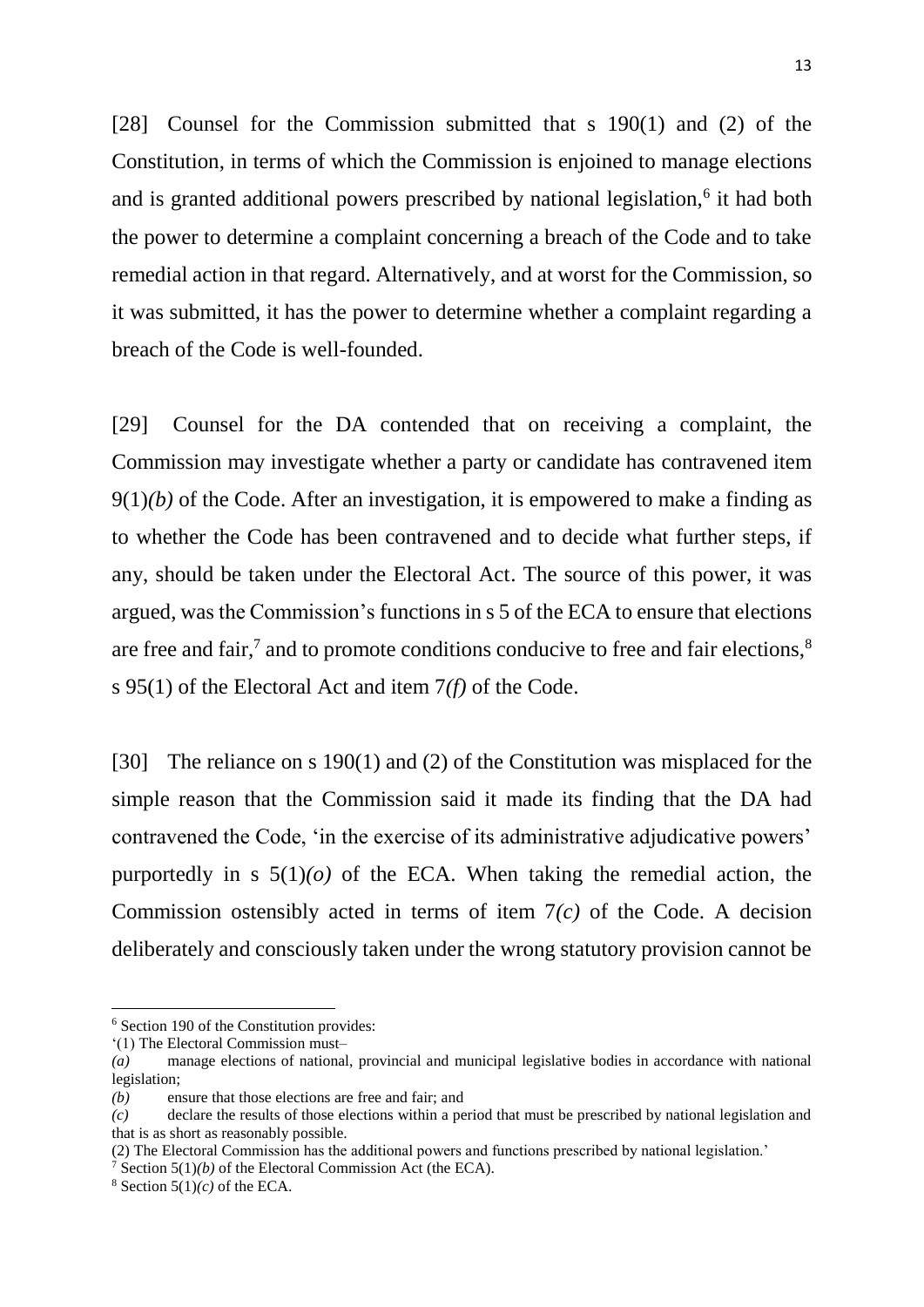validated by the existence of another statutory provision authorising that action,<sup>9</sup> be it the Constitution or other legislation. For the same reason, the Commission's reliance in its answering affidavit on ss 99, 100, 103 and 103A of the Electoral Act in support of its assertion that national legislation conferred on the Commission additional powers to 'compile, issue and enforce the Code', was misconceived. In any event, none of those provisions ground the power to make a finding that the Code has been contravened or to take remedial action under it.

[31] Secondly, the Commission is precluded from relying directly on the Constitution by the principle of subsidiarity: where legislation has been enacted to give effect to a constitutional right, a litigant must either rely upon that legislation or challenge its constitutionality. It cannot bypass legislation and rely directly upon the right.<sup>10</sup> The Electoral Act and the ECA give effect to the right to free and fair elections enshrined in s 19(2) of the Constitution, to which the Commission's functions under s 190(1) of the Constitution are inextricably  $linked.<sup>11</sup>$ 

[32] Whether the Commission has the power to make a finding that the Code has been contravened must be sourced in the ECA or the Electoral Act. The powers and functions of the Commission are set out in s 5 of the ECA. For present purposes only s  $5(1)(o)$  of the ECA – the only provision in the electoral legislation which authorises the Commission to adjudicate disputes – is relevant. The question is whether the complaint falls within the ambit of disputes that 'arise from the organisation, administration or conducting of elections and which are of an administrative nature'.

<sup>9</sup>*Minister of Education v Harris* 2001 (4) SA 1297 (CC) paras 16-18; *Howick District Landowners' Association v Umgeni Municipality and Others* [2006] ZASCA 153; 2007 (1) SA 206 (SCA) paras 21-22.

<sup>10</sup> *My Vote Counts NPC v Speaker of the National Assembly* [2015] ZACC 31; 2016 (1) SA 132 (CC) paras 160- 161 (per Khampepe J) and paras 44-66 (per Cameron J).

<sup>11</sup> *New National Party v Government of the Republic of South Africa and Others* 1999 (3) SA 191 (CC) para 12.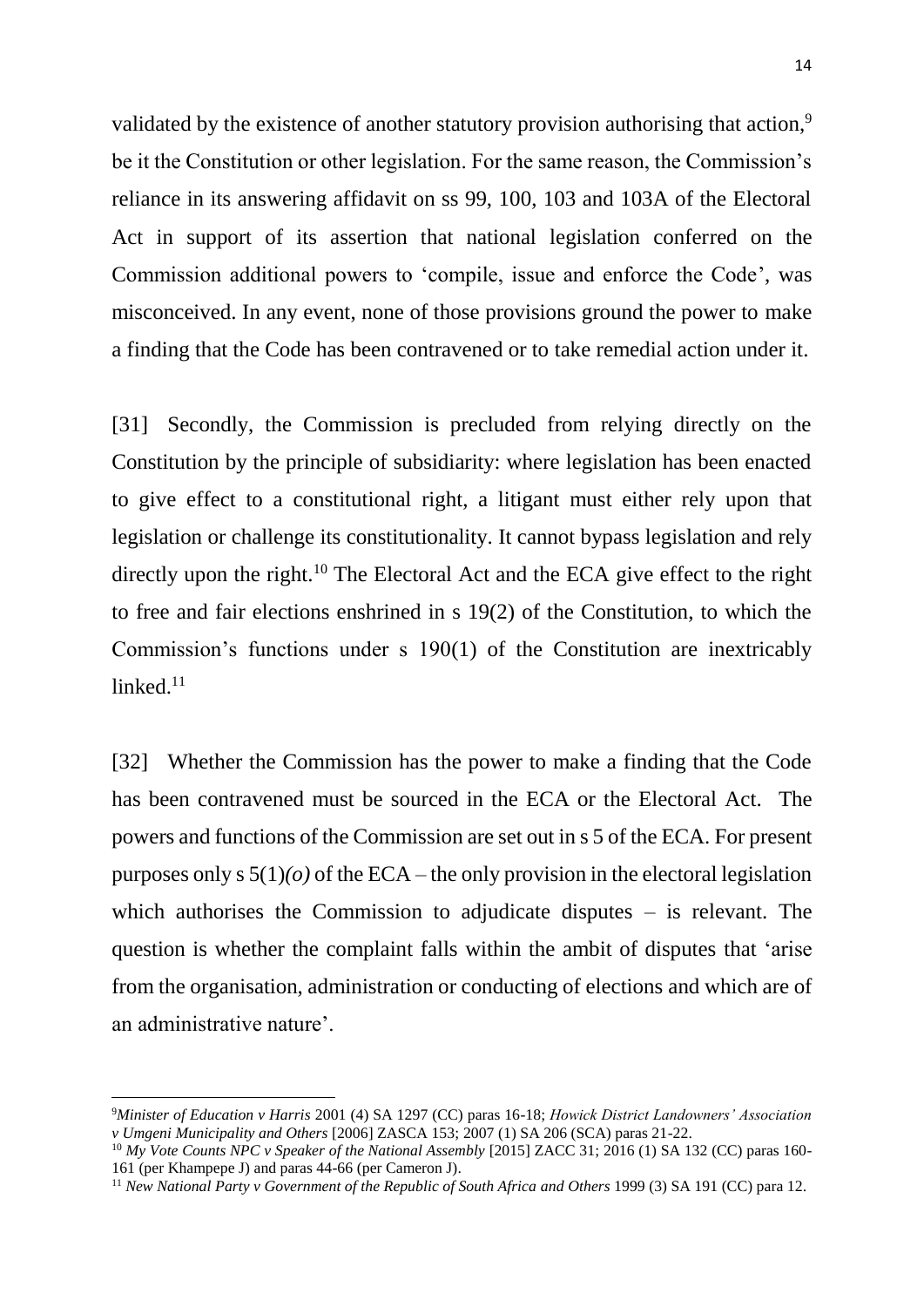[33] A complaint that a political party has breached item 9(1)*(b)* of the Code by publishing false or defamatory allegations about the candidate of another party, plainly is not a dispute of an administrative nature within the meaning of s 5(1)*(o)* of the ECA. The complaint does not pertain to the management of affairs,<sup>12</sup> nor the arrangements and work needed to control the operation of an organisation.<sup>13</sup> It has nothing to do with the management, organisation or administration of an election. Neither does it relate to the electoral or regulatory framework necessary for the process of conducting elections. The Electoral Court was thus correct to hold that the conduct complained of was not a dispute of an administrative nature.

[34] In my view,  $s \, 5(1)(o)$  is a powerful indicator that Parliament did not intend to confer on the Commission the power to adjudicate disputes concerning a contravention of the Code. If that was the intention, such power would have been expressly granted in the ECA. Instead, the Commission's power to adjudicate disputes is strictly circumscribed. This interpretation is buttressed by the provisions of item 103A of the Code. It expressly authorises the Commission to resolve a complaint by conciliation, not adjudication. Item 103A provides:

'**Conciliation in disputes and complaints** – The Commission may attempt to resolve through conciliation any electoral dispute or complaint about an infringement of the Code brought to its notice by anyone involved in the dispute or complaint.'

[35] Given the Commission's basic duty to manage elections and to ensure that they are free and fair, and the fact that the Commission is generally the first port of call for a complaint, the purpose of item 103A is not surprising. It is a sensible and workable provision. This case illustrates the point. The answering affidavit states:

<sup>12</sup> W R Trumble and A Stephenson *The New Shorter Oxford English Dictionary* 5 ed (2002) vol 1 defines 'administrative' as 'Pertaining to the management of affairs'.

<sup>13</sup> https://dictionary.cambridge.org/dictionary/english/administrative.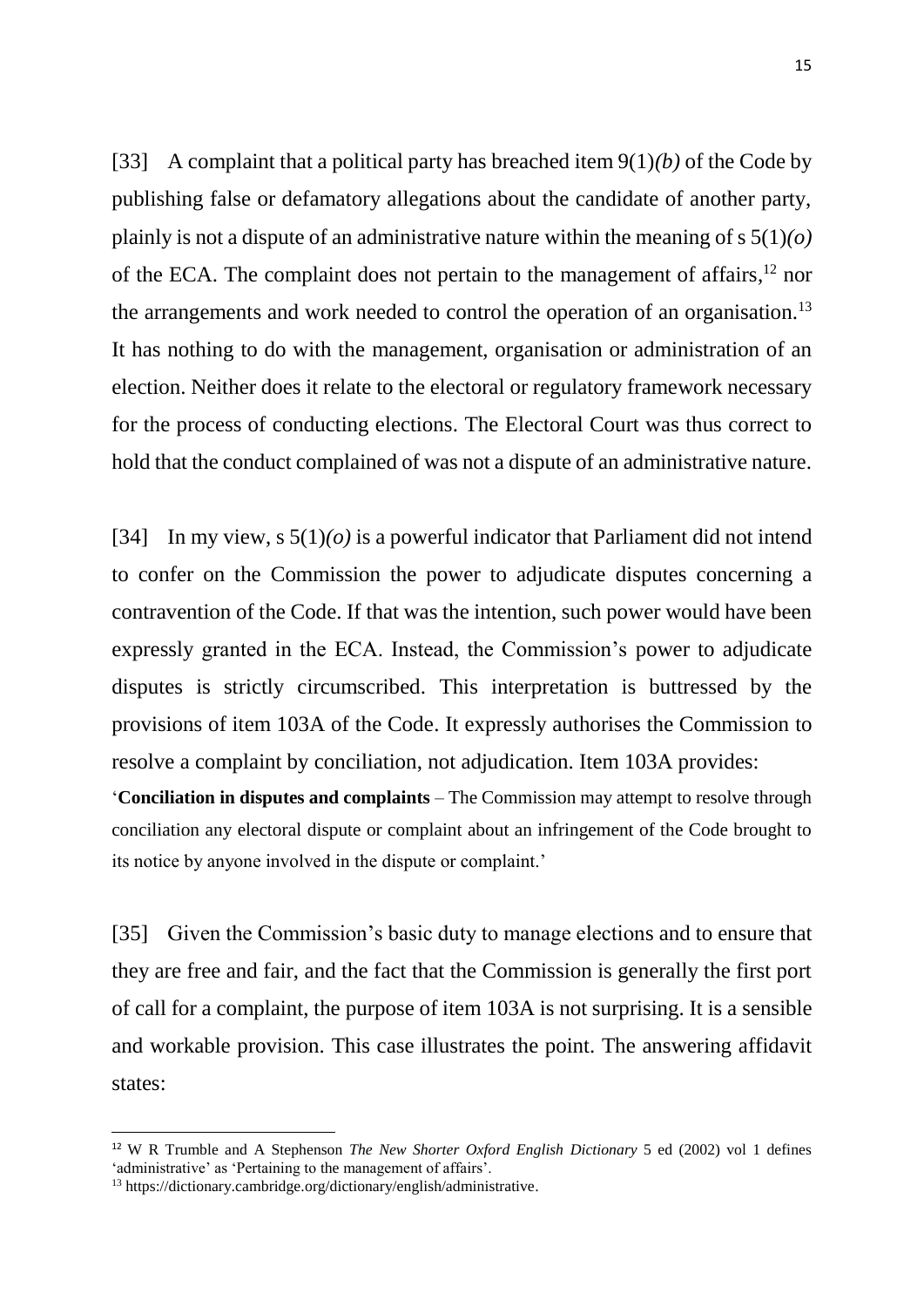'[T]he Commission also believes (on the basis of its experience from 1994 to date) that the principle of attempting to address a party's concerns in party liaison committees and by encouraging conciliation in the exercise of its powers under s 103 and 103A read with s 5(1)(a)- (c) is, in the South African context, appropriate . . .

'Consequently, the Commission has only referred one matter in terms of the breach of section 89 and the Code, to the Electoral Court – that was in the course of the 2016 local government and municipal elections . . . .'

[36] It follows that s 7*(f)* of the Code, which obliges parties and candidates 'to co-operate in any investigation by the Commission', does not vest the Commission with the power to make a finding that the Code has been breached. Item 7 contains general provisions concerning the role of the Commission in the conduct of free and fair elections. It enjoins parties and candidates, inter alia, to recognise the Commission's authority; to assure voters of its impartiality; to maintain effective lines of communication with the Commission and other registered parties; and to facilitate access by members, employees and officers of the Commission, and the chief electoral officer to public meetings, rallies and other public political events of parties or candidates.

[37] It is within this context that the obligation in item 7*(c)* of the Code 'to give effect to any lawful direction, instruction or order of the Commission, or a member, employee or officer of the Commission, or the chief electoral officer', must be understood. And the injunction in item 7*(f)* to co-operate in an investigation by the Commission is hardly surprising – a power of investigation is necessary for the resolution of disputes by conciliation in terms of item 103A of the Code.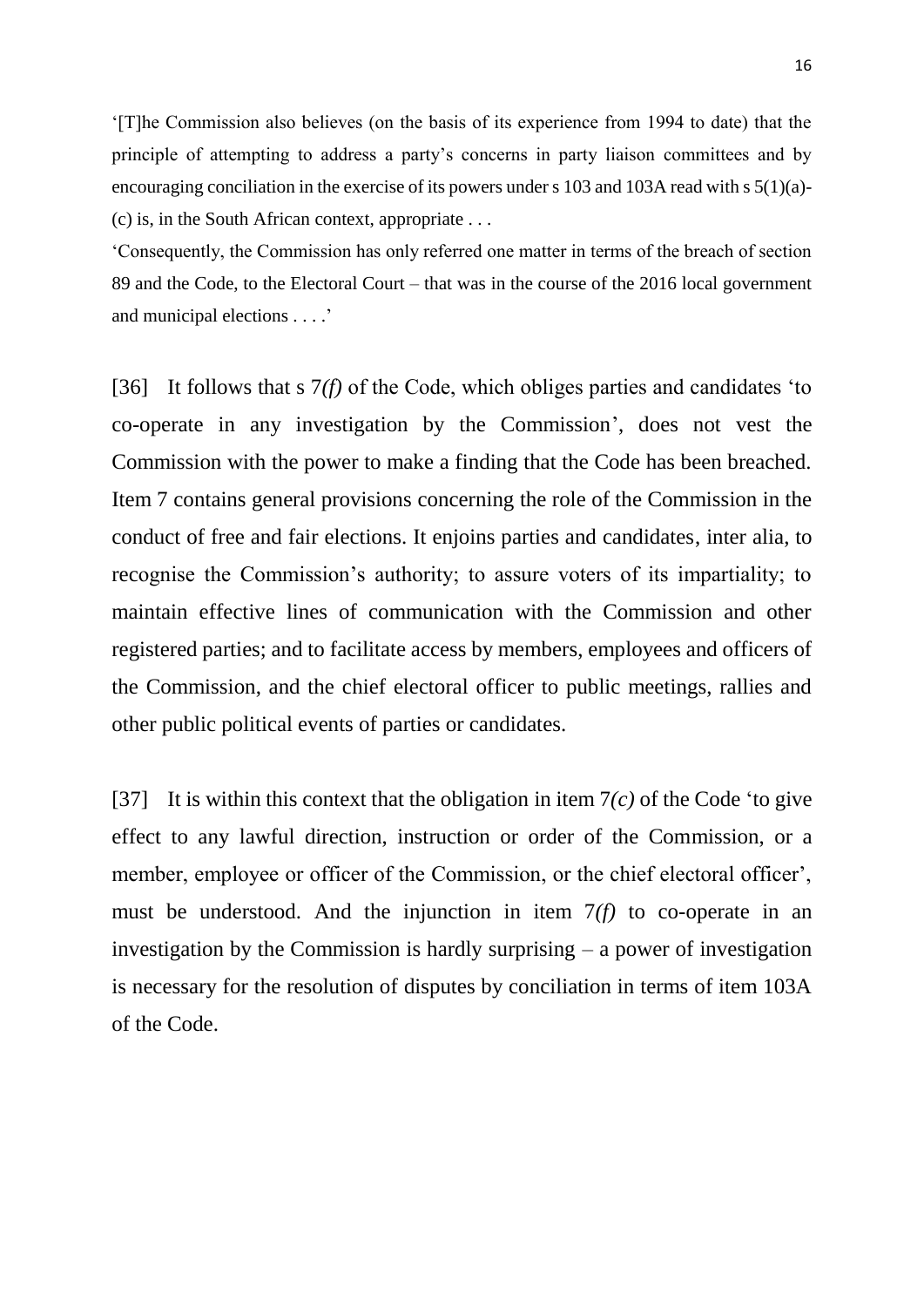[38] The principle of legality, an aspect of the rule of law, requires that a body exercising a public power must act within the powers lawfully conferred on it.<sup>14</sup> The exercise of public power must not be arbitrary or irrational.<sup>15</sup> The Constitutional Court has described the principle of legality as the 'bedrock of our constitutional dispensation'.<sup>16</sup> The Commission violated this principle when it decided that the DA had breached the Code, and imposed a sanction therefor.

[39] The scheme of Chapter 7 of the Electoral Act, in my view, places it beyond question that the Commission has no power to decide that there has been a contravention of the provisions of Part 1 of Chapter 7, or item 9 of the Code, or to impose any sanction for such contravention. That power may only be exercised by courts having jurisdiction in terms of s 20(4) of the ECA.<sup>17</sup>

[40] The Electoral Court, in terms of s 20(4) of the ECA, has determined that a magistrate's court or high court in whose area of jurisdiction any electoral dispute or complaint about an infringement of the Code has arisen, has jurisdiction to hear such complaint. That determination was made in the Rules.

[41] Sections 87 to 93 of the Electoral Act list various forms of prohibited conduct during the holding of elections. Section 99 provides that every registered party and candidate must subscribe to the Code before the party may be allowed to contest an election, or the candidate placed on a list of candidates. In terms of s 94, 'No person or registered party bound by the Code may contravene or fail to

<sup>14</sup> *Fedsure Life Assurance Ltd and Others v Greater Johannesburg Transitional Metropolitan Council and Others*  1999 (1) SA 374 (CC) paras 56 and 58.

<sup>15</sup> *Pharmaceutical Manufacturers Association of South Africa and Another: In re Ex Parte President of the Republic of South Africa and Others* 2000 (2) SA 674 (CC) para 85.

<sup>16</sup> *Head of Department, Department of Education, Free State Province v Welkom High School and Another; Head*  of Department, Department of Education, Free State Province v Harmony High School and Another [2013] ZACC 25; 2014 (2) SA 228 (CC) para 1.

<sup>&</sup>lt;sup>17</sup> Section 20(4)*(b)* of the ECA requires the Electoral Court to determine which courts shall have jurisdiction to hear particular disputes and complaints about infringements of the Electoral Code of Conduct.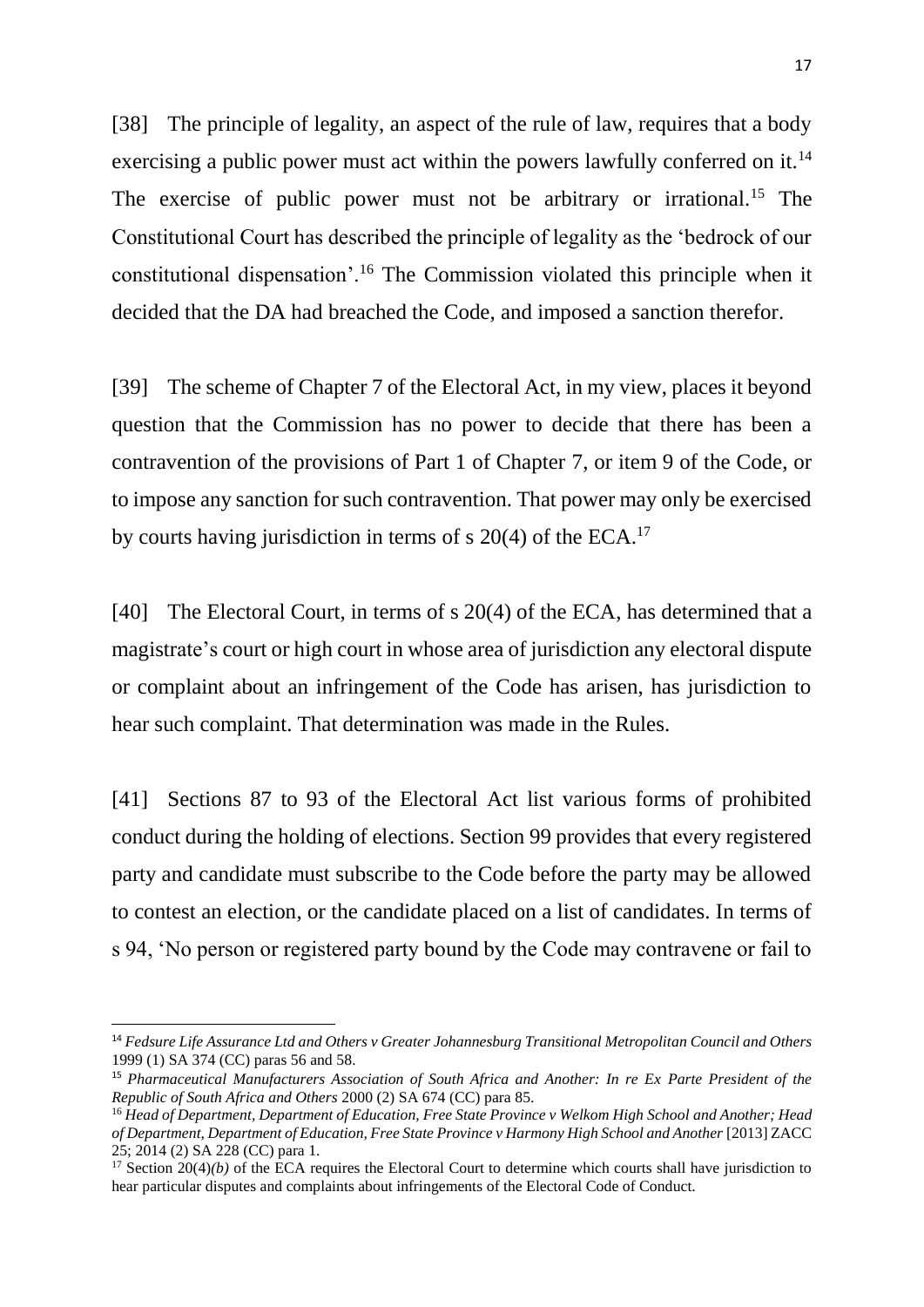comply with a provision of that Code'. All these provisions are clearly vital to the conduct of free and fair elections.

[42] In terms of s 95(1), the chief electoral officer, the head of the administration of the Commission,<sup>18</sup> 'may institute civil proceedings before a court, including the Electoral Court, to enforce a provision of this Act or the Code'. Section 95(1) does no more than authorise the Commission itself to approach a court to compel compliance with the Act or Code. It does not, as stated in the founding affidavit, authorise the Commission 'to approach a court having jurisdiction for an "appropriate penalty or sanction", including one of the orders itemised in section 96(2) of the Electoral Act' after it has found a contravention of the Code.

[43] Consistent with s 95(1) of the Electoral Act, s 96(2) confers on *courts* having jurisdiction the power to impose any appropriate penalty or sanction on a person or party for a contravention of Part 1 of Chapter 7 of the Act, including the sanctions listed in s  $96(2)$ .<sup>19</sup> These sanctions, which include prohibiting a person or party from using any public media, holding public events or canvassing

1

*(a)* a formal warning;

(i) using any public media;

- (iii) entering any voting district for the purpose of canvassing voters or for any other election purpose;
- (iv) erecting or publishing billboards, placards or posters at or in any place;
- (v) publishing or distributing any campaign literature;
- (vi) electoral advertising; or

<sup>&</sup>lt;sup>18</sup> Section  $12(2)(a)$  of the ECA.

 $19$  Section 96(2) of the Electoral Act provides:

<sup>&#</sup>x27;If a court having jurisdiction by virtue of section 20(4) of the electoral commission act finds that a person or registered party has contravened a provision of part one of this chapter it may in the interest of a free and fair election impose any appropriate penalty or sanction on that person or party, including–

*<sup>(</sup>b)* a fine not exceeding 200 000;

*<sup>(</sup>c)* the forfeiture of any deposit paid by that person or party in terms of section 27(2)*(e)*;

*<sup>(</sup>d)* an order preventing that person or party from–

<sup>(</sup>ii) holding any public meeting, demonstration, march or other political event;

<sup>(</sup>vii) receiving any funds from the state or from any foreign sources;

*<sup>(</sup>e)* this an order imposing limits on the right of that person or party to perform any of the activities mentioned in paragraph *(d)*;

*<sup>(</sup>f)* an order excluding that person or any agent of that person or any candidate or agents of that party from entering a voting station;

*<sup>(</sup>g)* an order reducing the number of votes cast in favour of that person or party;

*<sup>(</sup>h)* an order disqualifying the candidature of that person or of any candidate of that party; or

*<sup>(</sup>i)* an order cancelling the registration of that party.'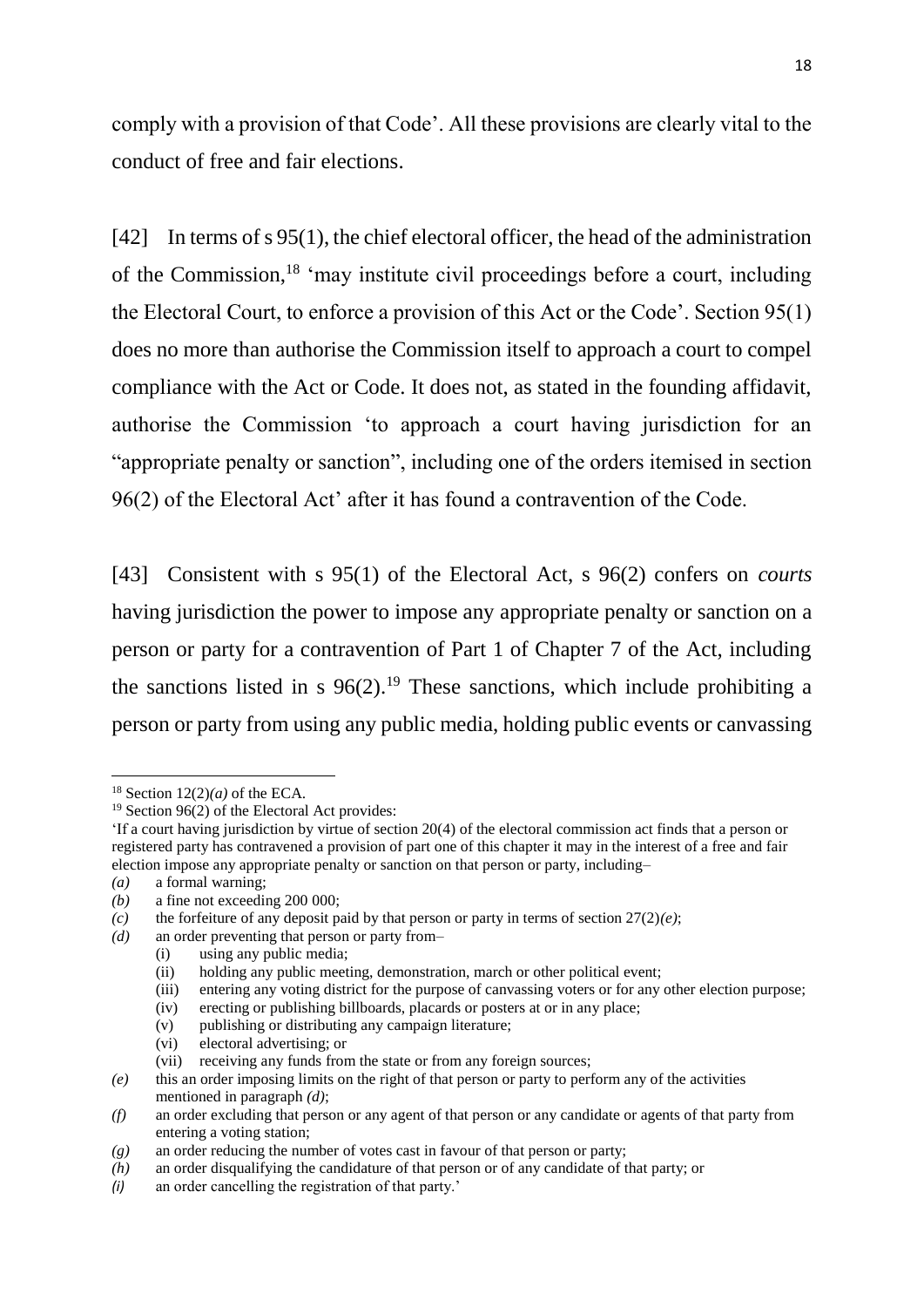or electoral advertising, reducing the number of votes obtained by the person or party, or disqualifying the person's or party's candidature entirely, have been described in the majority judgment in *DA v ANC* as 'very tough'.<sup>20</sup> And they may be imposed in addition to any criminal penalty provided for in Part 3 of Chapter 7.<sup>21</sup>

[44] Part 3 lists the offences and penalties in relation to the prohibited conduct. Section 97 states that any person who contravenes a provision of Part 1 – which includes s 94 – is guilty of an offence. Section 98 provides that any person convicted of any offence, inter alia, in terms of s 89(2) or s 94, is liable to a fine or imprisonment for a period up to 10 years.

[45] The plain wording, context and purpose of the provisions of Chapter 7 of the Electoral Act, $^{22}$  and in particular ss 97 and 98, in my opinion, illustrate the manifest absurdity of an interpretation that the Commission is empowered to make a finding that the Code has been contravened, and to grant a remedy for such contravention. Rule 2(4) of the Rules provides that the offences referred to in Part 1 of Chapter 7 'are dealt with in accordance with the legislation applicable to criminal matters'. It would mean that the Commission effectively has the power to determine that a person is guilty of an offence. Such an interpretation would also cut across the carefully crafted procedure to enforce Chapter 7 of the Electoral Act and the Code. An interpretation that renders a statutory provision or indeed an entire statutory scheme, pointless, must be avoided.<sup>23</sup>

<sup>20</sup> *DA v ANC* fn 1 paras 128-129.

<sup>21</sup> Section 96(3) of the Electoral Act; *DA v ANC* fn 1 para 129.

<sup>22</sup> *Natal Joint Municipal Pension Fund v Endumeni Municipality* [2012] ZASCA 13; [2012] 2 All SA (SCA); 2012 (4) SA 593 (SCA) paras 18 and 25, affirmed in *Airports Company South Africa v Big Five Duty Free (Pty) Ltd and Others* [2018] ZACC 33; 2019 (2) BCLR 165 (CC); 2019 (5) SA 1 (CC) para 29.

<sup>23</sup> *Attorney-General Transvaal v Additional Magistrate for Johannesburg* 1924 AD 421 at 436, cited with approval in *Case and Another v Minister of Safety and Security and Others; Curtis v Minister of Safety and Security and Others* 1996 (3) SA 617 (CC) para 57.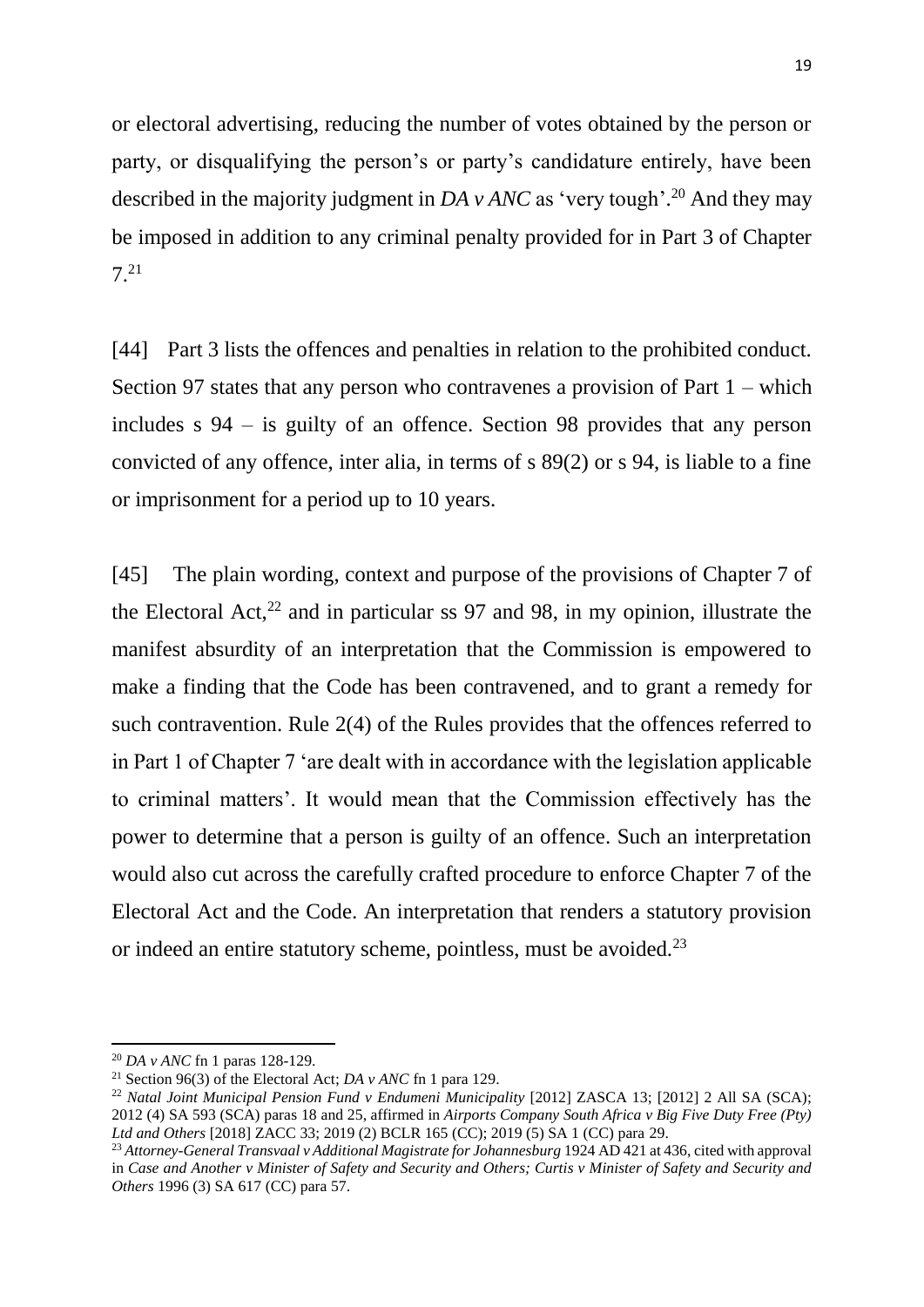[46] Contrary to the Commission's assertion that absent the power to 'order a party to do anything' consequent upon a breach of the Code, the Commission is rendered 'toothless', the legislative scheme not only enables the Commission to compel compliance with the Code, but also creates an expedited and effective procedure for the adjudication of complaints.

[47] As stated, in terms of the Rules, magistrates' courts, high courts and the Electoral Court have jurisdiction to hear electoral disputes and complaints about infringements of the Code.<sup>24</sup> A party may approach a court directly in respect of any electoral dispute or complaint about the infringement of the Code.<sup>25</sup> Proceedings are instituted by way of application.<sup>26</sup> Answering affidavits must be delivered three days after an application is lodged.<sup>27</sup> Replying affidavits are due two days later.<sup>28</sup> The matter is then set down on an urgent basis.<sup>29</sup> The presiding officer may curtail these already short time periods even further if the matter is particularly urgent.<sup>30</sup>

[48] To sum up. The Commission has no power under s 190 of the Constitution or s  $5(1)(o)$  of the ECA, to make a finding that the Code has been contravened. Item 7*(c)* of the Code does not confer on the Commission any power to impose a sanction for a breach of the Code. At best, the Commission is empowered, in terms of s 103A of the Electoral Act, to resolve a complaint about an infringement of the Code through conciliation.

[49] Item 94 of the Code states that no person or registered party may contravene the Code or fail to comply with its provisions. Section 97 of the

<sup>&</sup>lt;sup>24</sup> Rules  $2(1)$ -(3) of the Disputes and Complaints Rules.

<sup>25</sup> *Id* rule 2(3).

<sup>26</sup> *Id* rule 4(1).

<sup>27</sup> *Id* rule 4(6).

<sup>28</sup> *Id* rule 4(7).

<sup>&</sup>lt;sup>29</sup> *Id* rule 4(8) read with s 20(5) of the Electoral Commission Act.

<sup>30</sup> *Id* rule 4(10).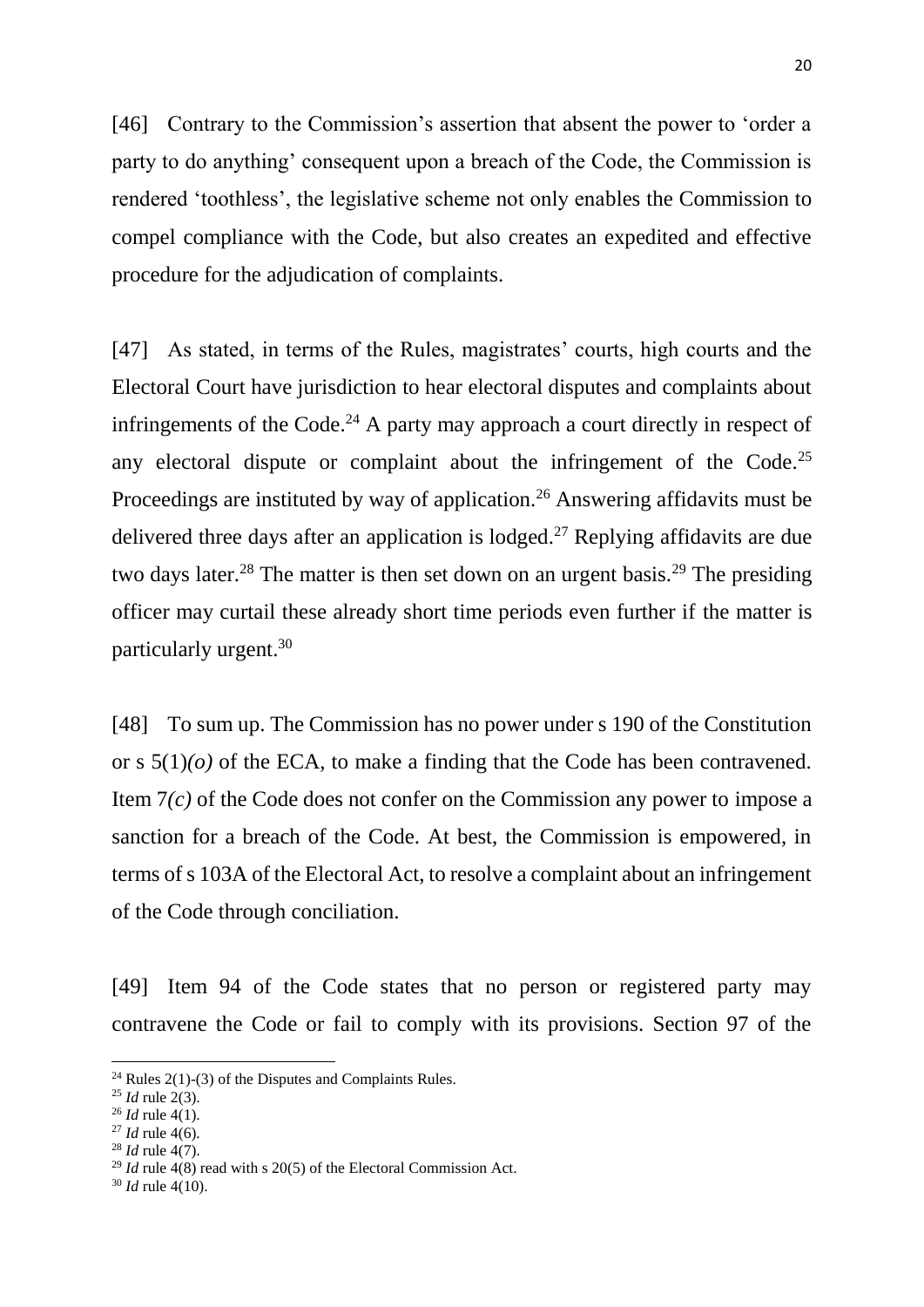Electoral Act makes this an offence subject to a fine or imprisonment for a period not exceeding 10 years. Therefore, only a criminal court has the power to decide whether a provision of the Code has been contravened and to impose a sanction for such contravention. The Commission has no power to do so.

#### **A decision on the proper construction of item 9(1)***(b)* **is inappropriate**

[50] There is one final issue: the Electoral Court's interpretation of item 9(1)*(b)* of the Code, more specifically that it was inapplicable because the impugned statement did not impact on the mechanics or conduct of an election, in accordance with the holding in *DA v ANC*. Item 9(1)*(b)*, which applies only to registered parties and candidates, reads:

'**Prohibited conduct** – (1) No registered party or candidate may–

- *(b)* publish false or defamatory allegations in connection with an election in respect of–
	- (i) a party, its candidates, representatives or members; or
	- (ii) the candidate or that candidate's representatives;'

[51] The Commission criticised the Electoral Court's finding on the ground that *DA v ANC* was no basis for it, and requested this Court to decide the proper interpretation of item  $9(1)(b)$  of the Code, since it is of considerable importance to the Commission, political parties and the general public. It was also submitted that certainty and finality on the proper construction of item 9(1)*(b)* is essential, given the inevitability of future elections.

[52] The request must be declined. This Court has found that the Commission was not empowered to decide that the DA had contravened item 9(1)*(b)* of the Code and to grant the Good Party a remedy. A decision on the proper construction of item 9(1)*(b)*, in my opinion, would be tantamount to furnishing an advisory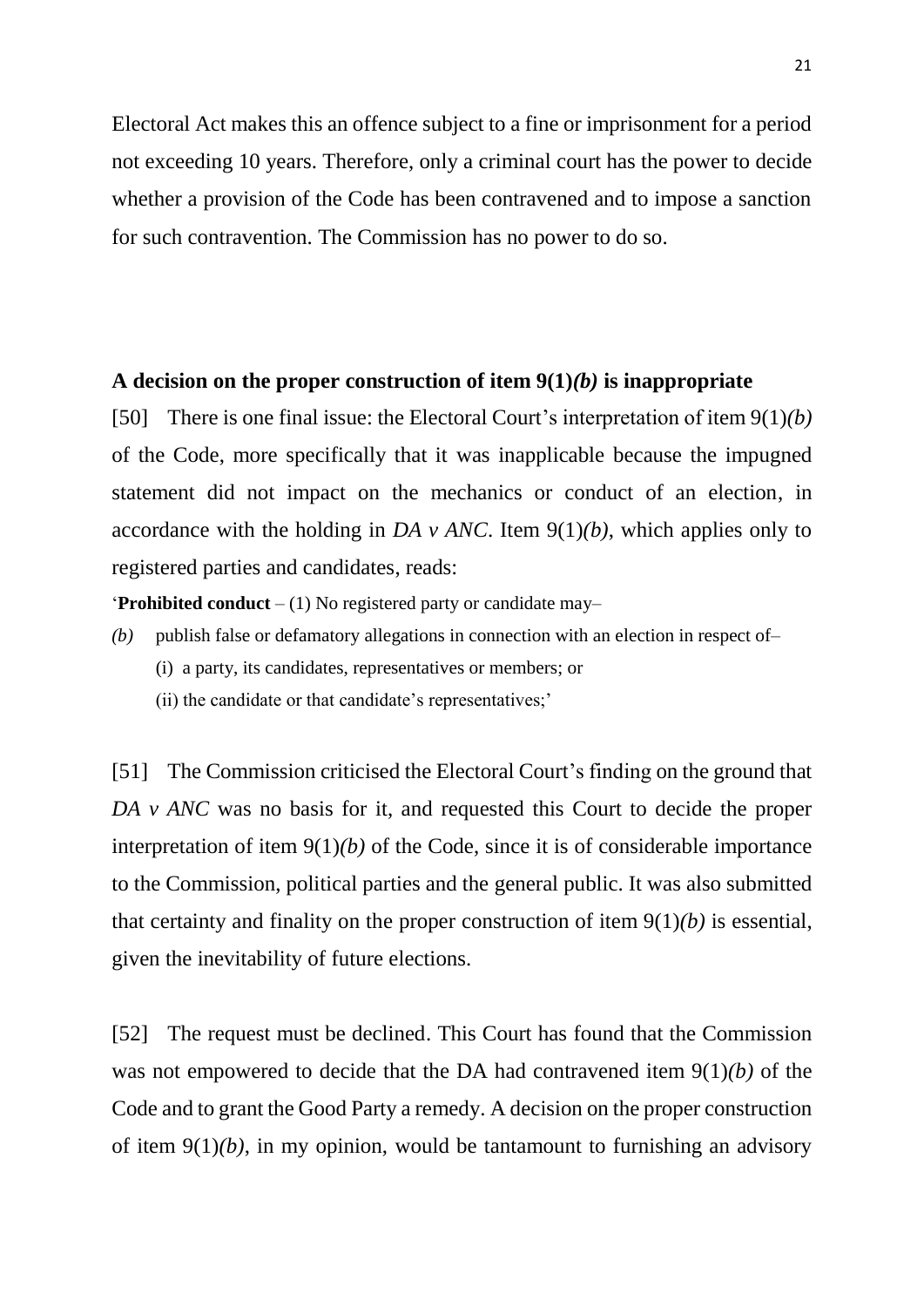opinion to litigants on an issue no longer in dispute between them. It would not be definitive of the powers of the Commission, nor the rights of political parties and candidates under the Code. An advisory opinion adjudicates nothing and is not binding. More than a century ago Innes CJ said:

'Courts of Law exist for the settlement of concrete controversies and actual infringements of rights, not to pronounce upon abstract questions, or to advise upon differing contentions, however important.<sup>31</sup>

[53] What is not an abstract question in my view, however, is whether it has been decided that the prohibition on false information in s 89(2) of the Electoral Act or item 9(1)*(b)* of the Code, is confined to 'the mechanics or conduct of an election', as found by the Electoral Court. In *DA v ANC* the complaint was that an SMS sent out by the DA which stated, 'The Nkandla report shows how Zuma stole your money to build his R246m home', was a contravention of s 89(2) and item 9(1)*(b)*.

## [54] The majority in *DA v ANC* described the main issue thus:

'The primary task is to ascertain what kinds of "information" and "allegations" are hit by the prohibition in section 89(2) of the Act and item 9(1)*(b)* of the Code. Are they only factual statements, or do they include expressions of opinion?<sup>32</sup>

[55] The judgment contains obiter remarks about the opportunity during election times to refute statements, not directed at the conduct of elections, but its outcome by influencing voters' views about opposing parties. The majority stated that it was arguable that this kind of 'information' did not fall within the prohibition in s 89(2), but was of the kind that could immediately be refuted in

1

<sup>31</sup> *Geldenhuys and Neethling v Beuthin* 1918 AD 426 at 441, affirmed in *Director-General Department of Home Affairs and Another v Mukhamadiva* [2013] ZACC 47; 2014 (3) BCLR 306 (CC) para 33.

 $32$  *DA v ANC* fn 1 para 120.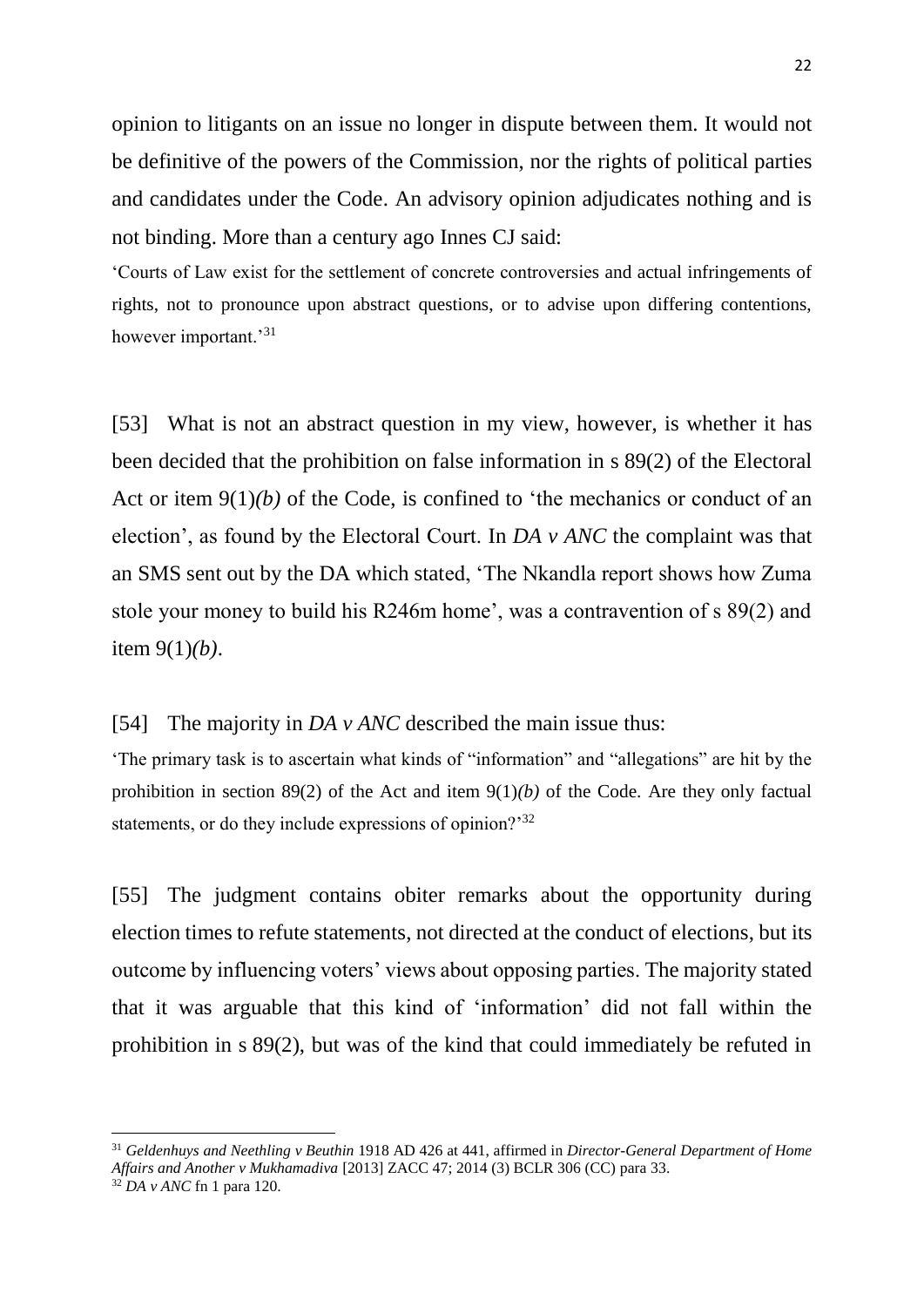public debate, at political rallies, or in the print or electronic media. Then the majority concluded:

'But we need not go that far. For the moment all we need to say is that section 89(2)'s prohibition does not apply to opinion or comment, but only to statements of fact. On its own terms, the section does not prohibit comments. It prohibits only "false information". "Information" means only factual statements, not comments.'<sup>33</sup>

[56] Consequently, the majority judgment in *DA v ANC* does not hold that the prohibition on false information in s 89(2) of the Electoral Act or item 9(1)*(b)* of the Code, has no application beyond statements regarding 'the mechanics of the conduct of an election'.<sup>34</sup> The majority specifically declined to decide this issue.

[57] But the case also illustrates the complexities in the construction of provisions such as s 89(2) of the Electoral Act and item 9(1)*(b)* of the Code, implicating as they do, fundamental rights such as freedom of expression and the limits on that right, and the right to vote and stand for public office.<sup>35</sup> This, in a country where political life 'has seldom been polite, orderly and restrained', but 'loud, rowdy and fractious'.<sup>36</sup> Five justices of the Constitutional Court held that s 89(2) and item 9(1)*(b)* are not aimed at comments or opinions, and that it was unnecessary to decide whether the statement complained of was false.<sup>37</sup> Two justices concluded that that in order for the statement to be false it had to 'describe a readily falsifiable state of affairs which poses a real danger of misleading voters and undermining the right to a free and fair election'. <sup>38</sup> It was 'an election punchline' and it did not contain false information.<sup>39</sup> These conclusions were

<sup>33</sup> *DA v ANC* fn 1 para 144, footnote omitted.

<sup>34</sup> *Id* para 138.

<sup>35</sup> *Id* paras 122-131.

<sup>36</sup> *Id* para 133.

<sup>37</sup> *Id* para 167.

<sup>38</sup> *Id* para 192 per Van der Westhuizen J.

<sup>39</sup> *Id* paras 203 and 205.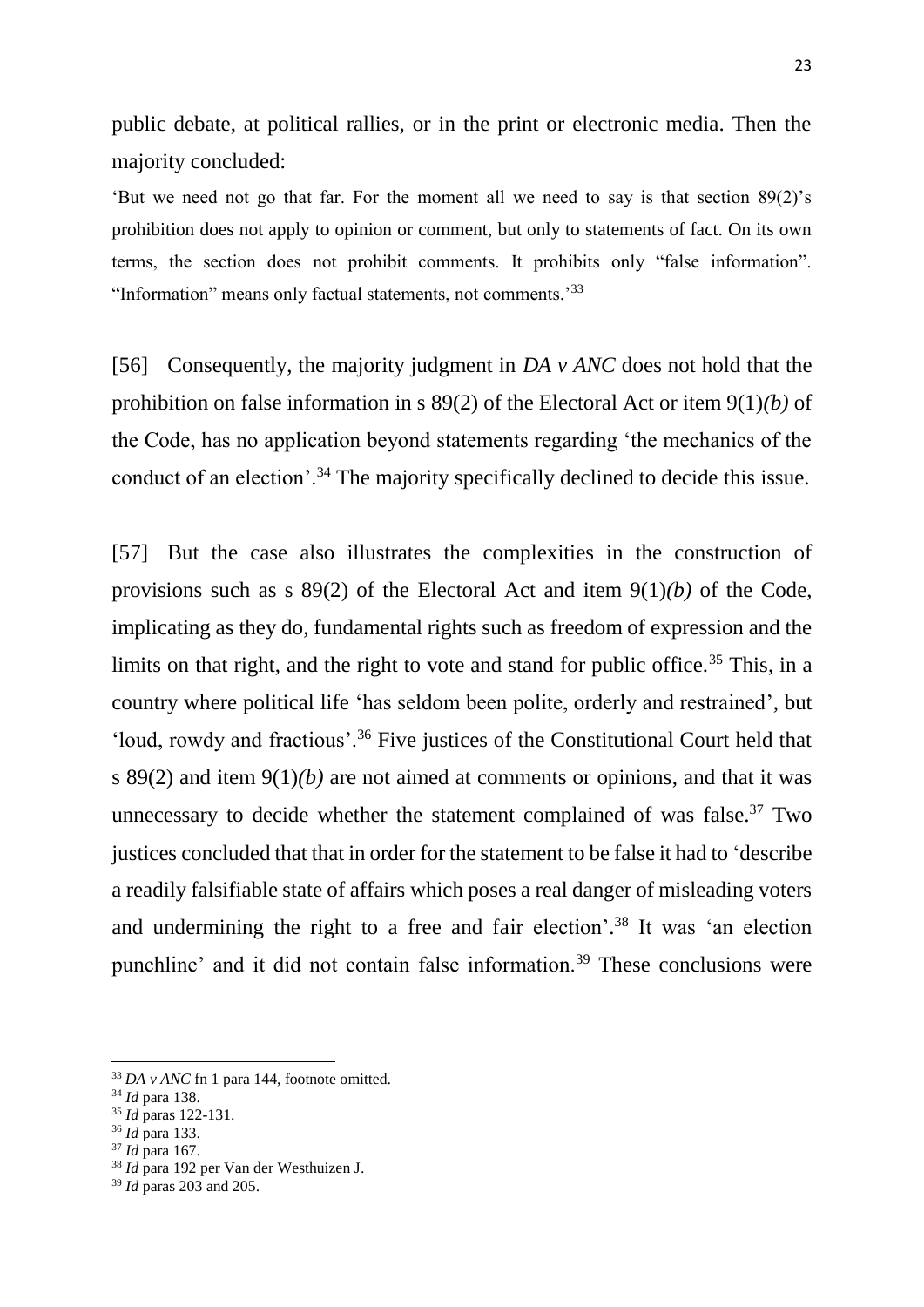arrived at in the context of a real dispute. It is even more perilous to decide issues of interpretation in the abstract.

[58] The DA asked for an order granting it the costs of the appeal because the Commission had acted unlawfully and the party was compelled to come to court to correct the illegality. However, it has been demonstrated that the DA's interpretation of the relevant statutory provisions is unsustainable. In *Competition Commission v Pioneer Hi-Bred*, <sup>40</sup> the Constitutional Court said that when a state actor is litigating in the course of fulfilling its statutory duties, it should not be inhibited in the bona fide fulfilment of its mandate by the threat of an adverse costs award. This is such a case. Moreover, it is undesirable that matters involving the conduct of elections should be decided without the benefit of the views of the Commission.<sup>41</sup> For these reasons, there should be no order as to costs.

[59] In the result the appeal is dismissed.

**.** 

A SCHIPPERS JUDGE OF APPEAL

\_\_\_\_\_\_\_\_\_\_\_\_\_\_\_\_\_\_\_\_\_\_\_\_

<sup>40</sup> *Competition Commission of South Africa v Pioneer Hi-Bred International Inc and Others* [2013] ZACC 50; 2014 (2) SA 480 (CC); 2014 (3) BCLR 251 (CC) paras 23 and 24.

<sup>41</sup> *Electoral Commission of the Republic of South Africa v Inkatha Freedom Party* [2011] ZACC 16; 2011 (9) BCLR 943 (CC) para 34.